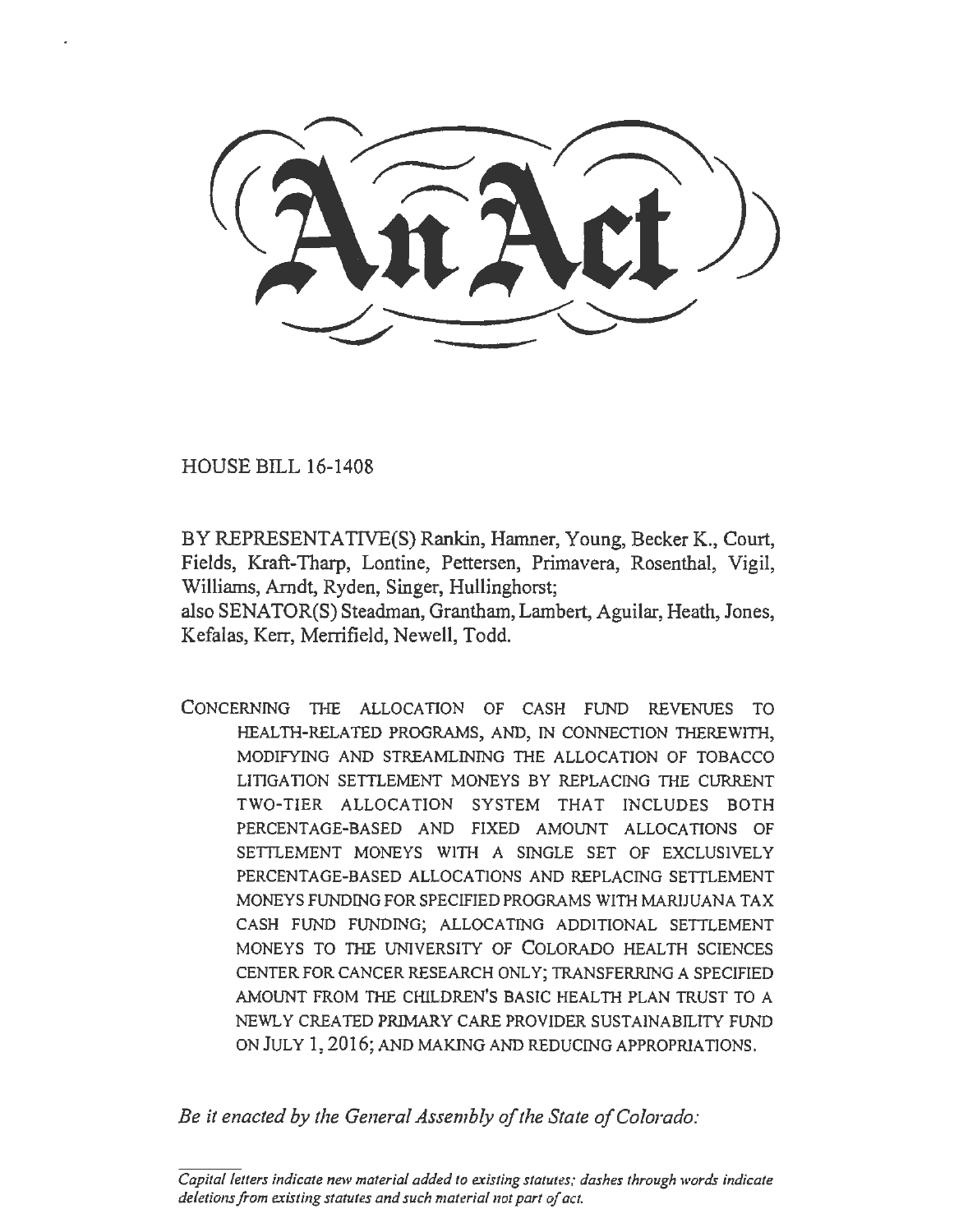SECTION 1. In Colorado Revised Statutes, 24-75-1104.5, amend  $(1.3)$ ,  $(2)$ , and  $(3)$ ; and add  $(1.7)$  as follows:

24-75-1104.5. Use of settlement moneys - programs - repeal. (1.3) (a) For the 2012-13 fiscal year, and for each fiscal year thereafter THROUGH THE 2015-16 FISCAL YEAR, the lesser of all settlement moneys received or the following amounts of settlement moneys shall be allocated in each fiscal year in which the state receives the moneys in the percentages or amounts specified and for the programs, services, and funds specified in subsections (1) and (1.5) of this section, AS SAID SUBSECTIONS EXISTED BEFORE JULY 1, 2016:

(I) For the 2012-13 fiscal year, eighty million four hundred thousand dollars less the amount of unexpended and unencumbered moneys remaining in the tobacco litigation settlement cash fund, created in section 24-22-115 (1) (a), at the end of the 2011-12 fiscal year;

(II) For the 2013-14, 2014-15, and 2016-17 AND 2015-16 fiscal years, mid for the 2018-19 fiscal *y* em mid for each fiscal *y* em ther eaftcr, the amount allocated pursuant to this subsection (1.3) for the prior fiscal year less the amount of any disputed payments in the tobacco litigation settlement cash fund that were credited to the fund pursuant to subparagraph  $(I)$  of paragraph  $(a)$  of subsection  $(5)$  of this section and less the amount of unexpended and unencumbered moneys remaining in the tobacco litigation settlement cash fund at the end of the prior fiscal year. and

(III) For the 2017-18 fiscal year, the amount allocated pursuant to this subsection (1.3) for the 2016-17 fiscal year less fifteen million dollars, less the amount of any disputed payments in the tobacco-litigation settlement cash fund that were credited to the fund pursuant to  $subparam<sub>f</sub>(T) of paragraph (a) of subsection (5) of this section, and less$ the amount of unexpended and unencumbered moneys remaining in the tobacco litigation settlement cash fund at the end of the 2016-17 fiscal year.

(a.5) FOR THE 2016-17 FISCAL YEAR, AND FOR EACH FISCAL YEAR THEREAFTER, THE LESSER OF ALL SETTLEMENT MONEYS RECEIVED OR THE FOLLOWING AMOUNTS OF SETTLEMENT MONEYS SHALL BE ALLOCATED IN EACH FISCAL YEAR IN WHICH THE STATE RECEIVES THE MONEYS IN THE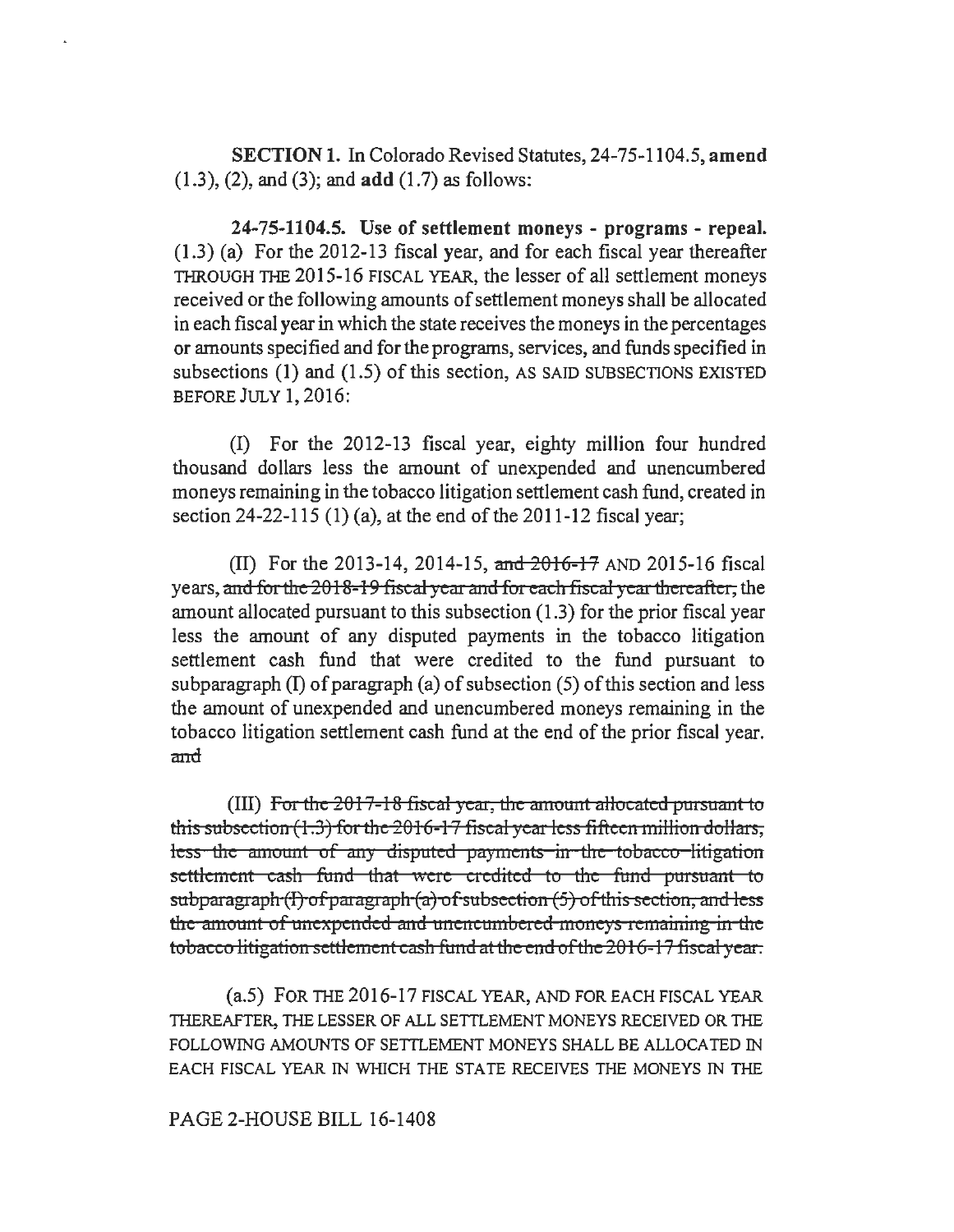PERCENTAGES SPECIFIED AND FOR THE PROGRAMS, SERVICES, AND FUNDS SPECIFIED IN SUBSECTION  $(1.7)$  OF THIS SECTION:

(I) FOR THE 2016-17 FISCAL YEAR, AND FOR THE 2018-19 FISCAL YEAR AND FOR EACH FISCAL YEAR THEREAFTER, THE AMOUNT ALLOCATED PURSUANT TO THIS SUBSECTION (1.3) FOR THE PRIOR FISCAL YEAR LESS THE AMOUNT OF ANY DISPUTED PAYMENTS IN THE TOBACCO LITIGATION SETTLEMENT CASH FUND THA TWERE CREDITED TO THE FUND PURSUANT TO  $SUBPARAGRAPH (I) OF PARAGRAPH (a) OF SUBSECTION (5) OF THIS SECTION$ AND LESS THE AMOUNT OF UNEXPENDED AND UNENCUMBERED MONEYS REMAINING IN THE TOBACCO LITIGATION SETTLEMENT CASH FUND AT THE END OF THE PRIOR FISCAL YEAR; AND

(II) FOR THE 2017-18 FISCAL YEAR, THE AMOUNT ALLOCATED PURSUANT TO SUBPARAGRAPH (I) OF THIS PARAGRAPH (a.5) FOR THE 2016-17 FISCAL YEAR LESS FIFTEEN MILLION DOLLARS, LESS THE AMOUNT OF ANY DISPUTED PAYMENTS IN THE TOBACCO LITIGATION SETTLEMENT CASH FUND THAT WERE CREDITED TO THE FUND PURSUANT TO  $SUBPARAGRAPH(I) OF PARAGRAPH(a) OF SUBSECTION (5) OF THIS SECTION,$ AND LESS THE AMOUNT OF UNEXPENDED AND UNENCUMBERED MONEYS REMAINING IN THE TOBACCO LITIGATION SEITLEMENT CASH FUND AT THE END OF THE 2016-17 FISCAL YEAR.

(b)(I) For the  $2012-13$  THE 2016-17 fiscal year, and for each fiscal year thereafter, in addition to the amounts allocated pursuant to paragraph  $(a)$  PARAGRAPH (a.5) of this subsection (1.3), the amount of unexpended and unencumbered moneys remaining in the tobacco litigation settlement cash fund, created in section 24-22-115 (1) (a), at the end of the prior fiscal year shall be allocated to the programs that receive settlement moneys pursuant to subsections  $(1)$  and  $(1.5)$  SUBSECTION  $(1.7)$  of this section in proportion to their shares of the settlement moneys.

(II) For the  $2013-14$  THE 2016-17 fiscal year, and for each fiscal year thereafter, in addition to the amounts allocated pursuant to paragraph  $\overline{a}$ ) PARAGRAPH (a.5) of this subsection (1.3), disputed payments received are allocated in the year received up to the amounts necessary to meet the requirements of subsections  $(1)$  and  $(1.5)$  SUBSECTION  $(1.7)$  of this section in the percentages and amounts specified and for the programs, services, and funds specified in said subsections  $(1)$  and  $(1.5)$  SAID SUBSECTION (1.7).

## PAGE 3-HOUSE BILL 16-1408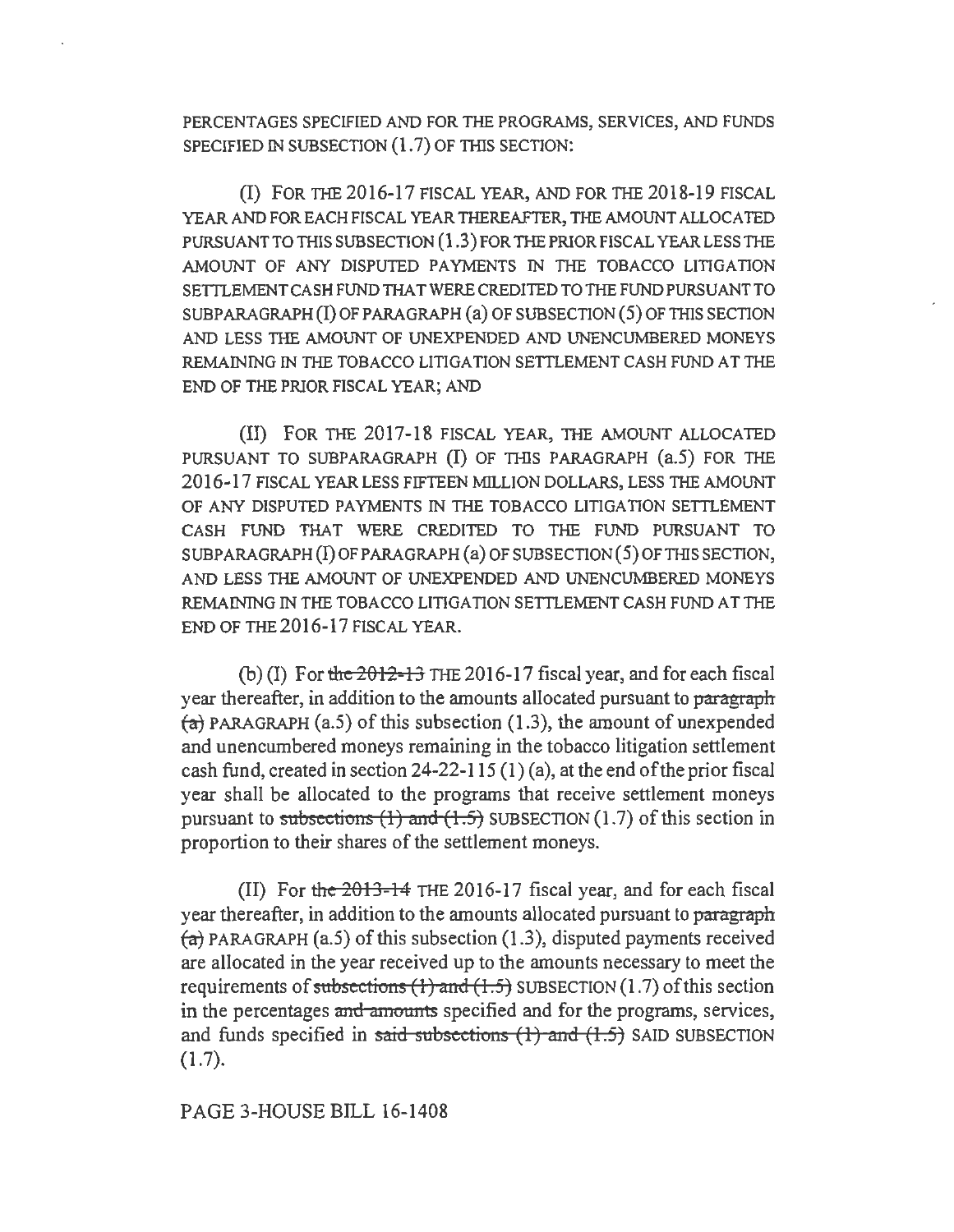(c) Notwithstanding the provisions of section 24-1-136, no later than October 1, 2013, and no later than October 1 of each year thereafter, the state treasurer shall submit a written report to the joint budget committee that sets forth the total amount allocated pursuant to this subsection (1.3) during the prior fiscal year and the total amount anticipated to be allocated pursuant to this subsection (1.3) during the current fiscal year.

 $(1.7)$  EXCEPT AS OTHERWISE PROVIDED IN SUBSECTIONS  $(1.3)$  AND ( 5) OF THIS SECTION, AND EXCEPT THAT DISPUTED PAYMENTS RECEIVED BY THE STATE IN THE 2015-16 FISCAL YEAR OR IN ANY YEAR THEREAFTER ARE EXCLUDED FROM THE CALCULATION OF ALLOCATIONS UNDER THIS SUBSECTION (1.7), FOR THE 2016-17 FISCAL YEAR AND FOR EACH FISCAL YEAR THEREAFTER, THE FOLLOWING PROGRAMS, SERVICES, AND FUNDS SHALL RECEIVE THE FOLLOWING SPECIFIED PERCENTAGES OF THE TOTAL AMOUNT OF SETTLEMENT MONEYS RECEIVED BY THE STATE IN THE PRECEDING FISCAL YEAR:

(a) THE COLORADO NURSE HOME VISITOR PROGRAM CREATED IN ARTICLE 6.4 OF TITLE 26, C.R.S., SHALL RECEIVE TWENTY-SIX AND SEVEN-TENTHS PERCENT OF THE SETTLEMENT MONEYS;

(b) THE CHILDREN'S BASIC HEALTH PLAN TRUST CREATED IN SECTION 25.5-8-105, C.R.S., SHALL RECEIVE EIGHTEEN PERCENT OF THE SETTLEMENT MONEYS;

(c) THE UNIVERSITY OF COLORADO HEALTH SCIENCES CENTER SHALL RECEIVE ABASE AMOUNT OF FIFTEEN AND ONE-HALF PERCENT OF THE SETTLEMENT MONEYS AND AN ADDITIONAL AMOUNT OF TWO PERCENT OF THE SETTLEMENT MONEYS, AND THE STATE TREASURER SHALL CREDIT BOTH AMOUNTS TO THE TOBACCO LITIGATION SETTLEMENT MONEYS HEALTH EDUCATION FUND, WHICH IS HEREBY CREATED IN THE STATE TREASURY. THE STA TE TREASURER SHALL CREDIT ALL INTEREST AND INCOME DERIVED FROM THE DEPOSIT AND INVESTMENT OF MONEY IN THE FUND TO THE FUND. ANY UNEXPENDED AND UNENCUMBERED MONEY IN THE FUND AT THE END OF ANY FISCAL YEAR REMAINS IN THE FUND AND SHALL NOT BE CREDITED OR TRANSFERRED TO THE GENERAL FUND OR ANY OTHER FUND. ALL MONEY IN THE FUND IS SUBJECT TO ANNUAL APPROPRIATION BY THE GENERAL ASSEMBLY TO THE HEALTH SCIENCES CENTER, BUT THE HEALTH SCIENCES CENTER SHALL USE THE ADDITIONAL AMOUNT OF SETTLEMENT MONEYS

PAGE 4-HOUSE BILL 16-1408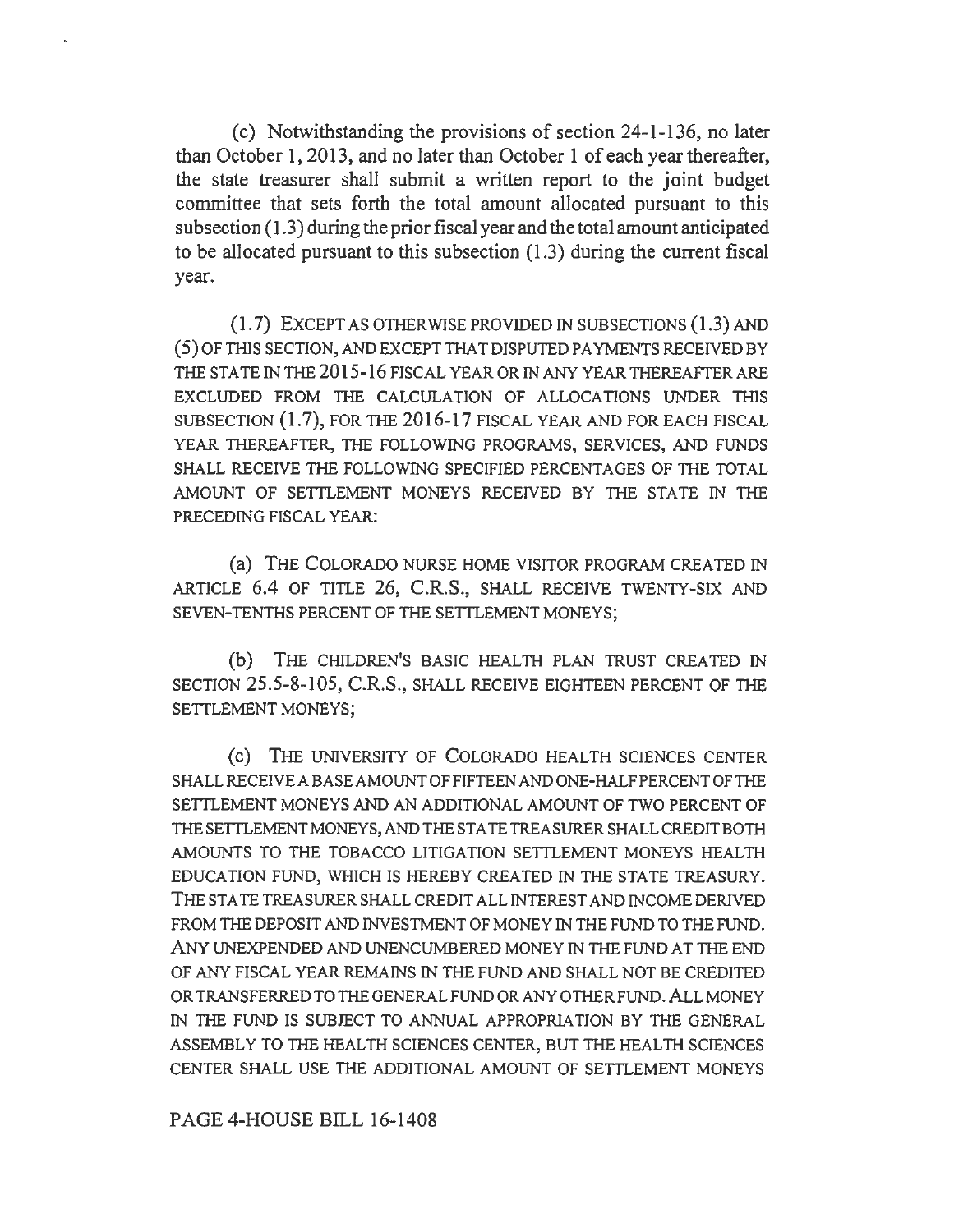CREDITED TO THE FUND ONLY FOR TOBACCO-RELATED IN-STATE CANCER RESEARCH AS AUTHORIZED IN SECTION 24-75-1103 (7).

(d) THE FITZSIMONS TRUST FUND CREATED IN SECTION 23-20-136 (3), C.R.S., SHALL RECEIVE EIGHT PERCENT OF THE SETTLEMENT MONEYS. SUBJECT TO ANNUAL APPROPRIATION BY THE GENERAL ASSEMBLY, THE SETTLEMENT MONEYS SHALL BE USED AS SPECIFIED IN SECTION 23-20-13 6 (5), C.R.S.

( e) THE TONY GRAMPSAS YOUTH SERVICES PROGRAM CREA TED IN ARTICLE 6.8 OF TITLE 26, C.R.S., SHALL RECEIVE SEVEN AND ONE-HALF PERCENT OF THE TOTAL AMOUNT OF SETTLEMENT MONEYS, WHICH THE STATE TREASURER SHALL TRANSFER TO THE YOUTH SERVICES PROGRAM FUND CREATED IN SECTION 26-6.8-102 (2) (d), C.R.S.;

(f) THE DRUG ASSISTANCE PROGRAM CREATED IN SECTION 25-4-1411, C.R.S., SHALL RECEIVE FIVE PERCENT OF THE SETTLEMENT MONEYS;

(g) THE AIDS AND HIV PREVENTION FUND CREATED IN SECTION 25-4-1415, C.R.S., SHALL RECEIVE THREE AND ONE-HALF PERCENT OF THE SETTLEMENT MONEYS;

(h) THE SUPPLEMENTAL TOBACCO LITIGATION SETTLEMENT MONEYS ACCOUNT OF THE COLORADO IMMUNIZATION FUND CREATED IN SECTION 25-4-2301, C.R.S., SHALL RECEIVE TWO AND ONE-HALF PERCENT OF THE SETTLEMENT MONEYS;

(i) THETOBACCOSEITLEMENTDEFENSEACCOUNTOFTHETOBACCO LITIGATION SETTLEMENT CASH FUND CREA TED IN SECTION 24-22-115 (2) (a) SHALL RECEIVE TWO AND ONE-HALF PERCENT OF THE SETTLEMENT MONEYS;

G) THE SUPPLEMENTAL STATE CONTRIBUTION FUND CREATED IN SECTION 24-50-609 (5) SHALL RECEIVE TWO AND THREE-TENTHS PERCENT OF THE SETTLEMENT MONEYS, WHICH, SUBJECT TO ANNUALAPPROPRIA TION BY THE GENERAL ASSEMBLY, SHALL BE USED TO PAY THE COSTS OF INCREASED NONSUPPLEMENTAL STATE CONTRIBUTIONS AND TO PROVIDE SUPPLEMENTS TO THE STATE CONTRIBUTION FOR STATE EMPLOYEE GROUP BENEFIT PLANS FOR EACH ELIGIBLE STATE EMPLOYEE AS REQUIRED BY SECTION 24-50-609.5;

PAGE 5-HOUSE BILL 16-1408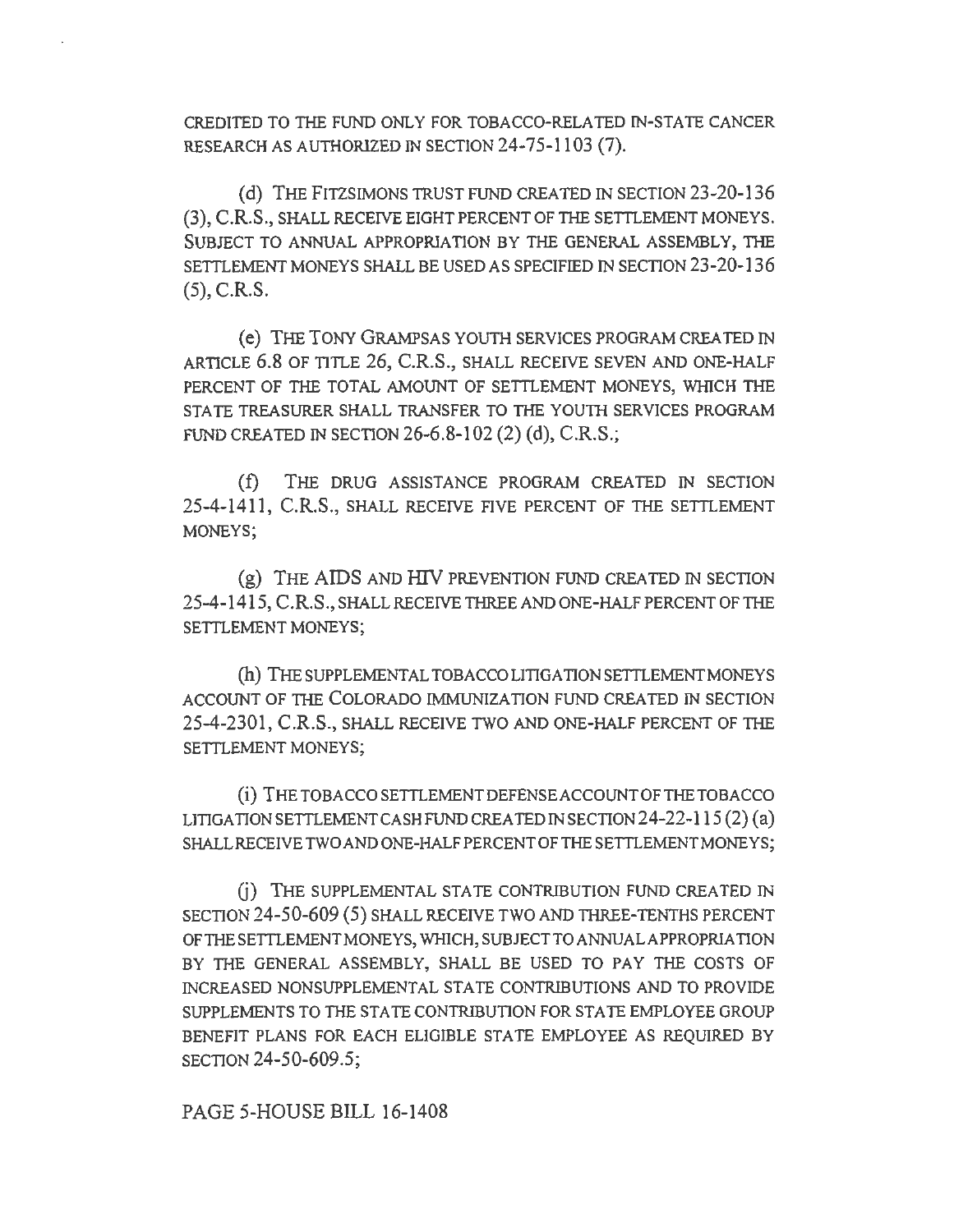(k) THE COLORADO AUTISM TREATMENT FUND CREA TED PURSUANT TO SECTION 25.5-6-805, C.R.S., SHALL RECEIVE TWO PERCENT OF THE SETTLEMENT MONEYS TO PAY A PORTION OF THE STATE'S SHARE OF THE ANNUAL FUNDING REQUIRED BY THE "HOME- AND COMMUNITY-BASED SERVICES FOR CHILDREN WITH AUTISM ACT", PART 8 OF ARTICLE 6 OF TITLE 25.5, C.R.S.;

(I) THE COLORADO STATE VETERANS TRUST FUND CREATED IN SECTION 28-5-709, C.R.S., SHALL RECEIVE ONE PERCENT OF THE SETTLEMENT MONEYS;

(m) THE STATE DENTAL LOAN REPAYMENT PROGRAM CREATED IN ARTICLE 23 OF TITLE 25, C.R.S., SHALL RECEIVE ONE PERCENT OF THE SETTLEMENT MONEYS; AND

(n) THE COLORADO HEALTH SERVICE CORPS FUND CREATED IN SECTION 25-1.5-506, C.R.S., SHALL RECEIVE ONE PERCENT OF THE SETTLEMENT MONEYS.

(2) The general assembly shall appropriate or the state treasurer shall transfer, as provided by law, the amounts specified in subsections  $(1)$ and  $(1.5)$  SUBSECTION (1.7) of this section from moneys credited to the tobacco litigation settlement cash fund created in section 24-22-115. Except for moneys credited to the health care supplemental appropriations and overexpenditures account of the cash fund pursuant to section  $24-22-115(4)$  (a), All settlement moneys other than settlement moneys received and allocated by the state during the same fiscal year pursuant to subsections  $(1)$  and  $(1.5)$  SUBSECTION $(1.7)$  of this section shall be credited to the specified funds or accounts on July I of the fiscal year for which they are transferred, and all settlement moneys received and allocated by the state during the same fiscal year pursuant to said subsections  $(1)$  and  $(1.5)$ SUBSECTION  $(1.7)$  shall be credited to the specified funds or accounts upon receipt by the state.

(3) Notwithstanding the provisions of subsections  $(1)$  and  $(1.5)$ SUBSECTION (1.7) of this section, for purposes of sections  $22-7-1210$  (3), 23-20-136 (3.5) (a), 25-4-1411 (6) (a), 25-4-1415 (2), 25-23-104 (2), 25.5-6-805 (2), 25.5-8-105 (3), 26-6.4-107 (2) (d) (I), 26-6.8-102 (2) (d), 2 7-67-106 (2) (b ), and 28-5-709 (2) (a), C.R.S., settlement moneys received and allocated by the state pursuant to said subsections  $(1)$  and  $(1.5)$ 

PAGE 6-HOUSE BILL 16-1408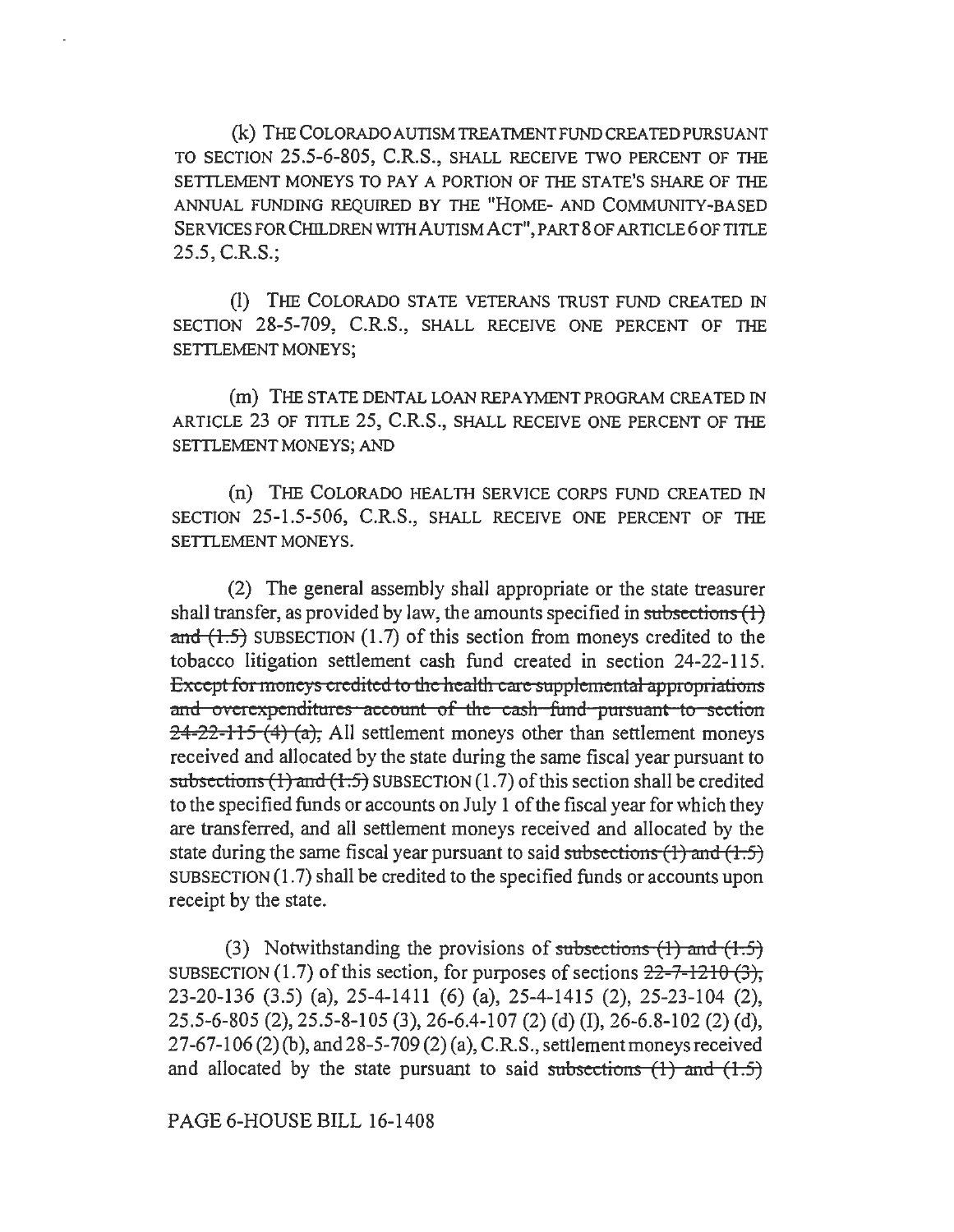SUBSECTION  $(1.7)$  during the same fiscal year shall be ARE deemed to be moneys received for or during the preceding fiscal year.

SECTION 2. In Colorado Revised Statutes, 2-3-113, amend (2) as follows:

2-3-113. Programs that receive tobacco settlement moneys program review. (2) Beginning January I, 2002, it is the duty of the state auditor to conduct or cause to be conducted program reviews and evaluations of the performance of each tobacco settlement program to determine whether the program is effectively and efficiently meeting its stated goals. The entity conducting the reviews, in measuring the effectiveness of a program, shall apply, at a minimum, the evaluative research data received pursuant to the tobacco-related and tobacco-focused research grant program created pursuant to part 2 of article 20 of title 23, C.R.S. The program reviews and evaluations shall subject all tobacco settlement programs to audit, whether operated directly by a state agency or by a private entity or by a local government agency.

SECTION 3. In Colorado Revised Statutes, 23-18-304, add (1) (c) as follows:

23-18-304. Funding for specialty education programs - area vocational schools - local district junior colleges.  $(1)$   $(c)$  SPECIALTY EDUCATION SERVICES PROVIDED BY THE HEALTH SCIENCES CENTER CAMPUS AT THE UNIVERSITY OF COLORADO AS AUTHORIZED BY PARAGRAPH (a) OF THIS SUBSECTION (1) INCLUDES CARE PROVIDED BY THE FACULTY OF THE HEAL TH SCIENCES CENTER CAMPUS AT THE UNIVERSITY OF COLORADO THAT ARE ELIGIBLE FOR PAYMENT PURSUANT TO SECTION 25.5-4-401, C.R.S.

SECTION 4. In Colorado Revised Statutes, 23-20-136, amend (3.5) (a) as follows:

23-20-136. Fitzsimons trust fund - creation - legislative declaration - repeal.  $(3.5)$  (a) For the  $2006-07$  THE 2016-17 fiscal year and for each fiscal year thereafter in which the state receives moneys pursuant to the master settlement agreement, and in which money is due to a lessor under a lease-purchase agreement authorized pursuant to section 3 of House Bill 03-1256, as enacted at the first regular session of the sixty-fourth general assembly, IN 2003, the state treasurer shall transfer to

PAGE 7-HOUSE BILL 16-1408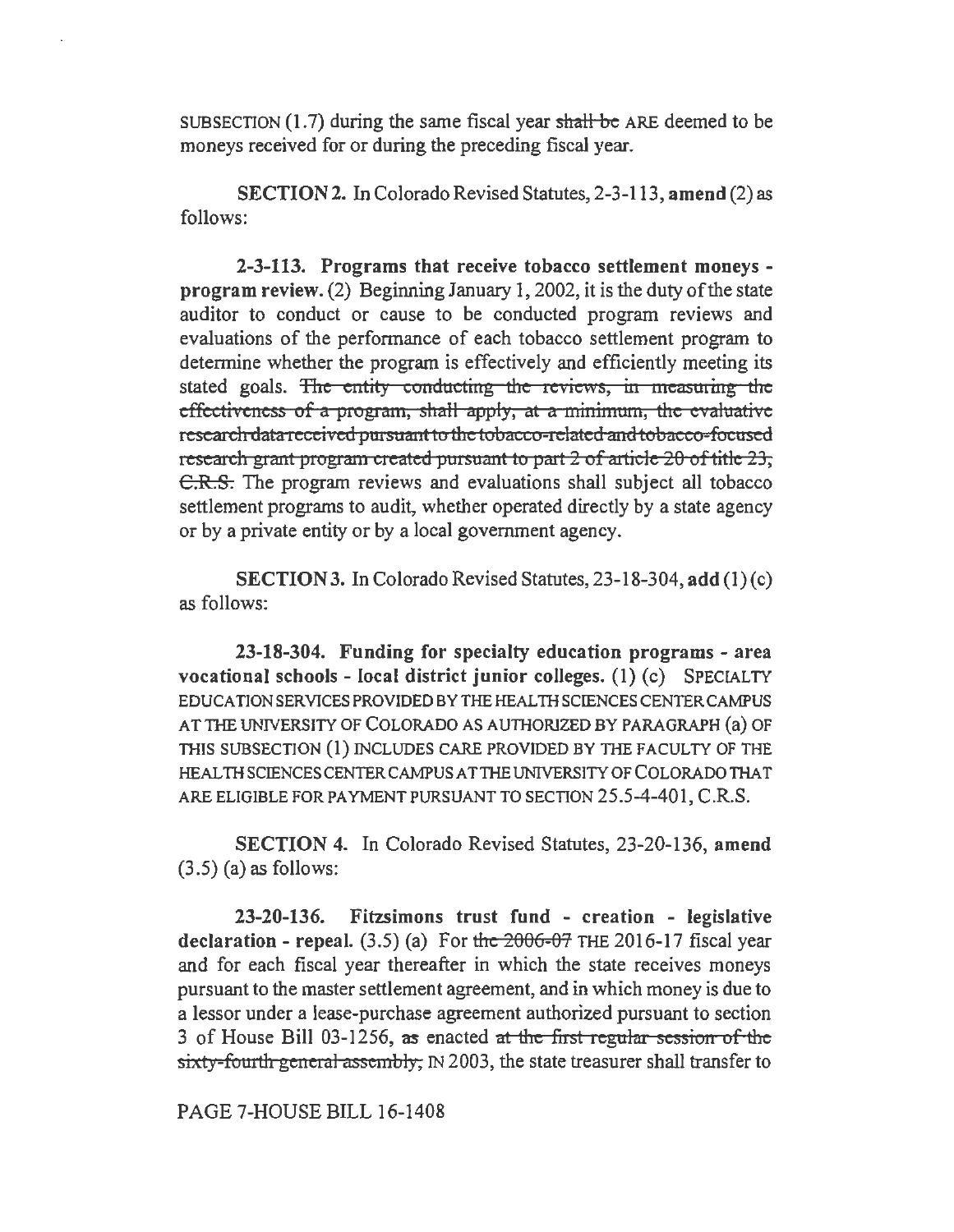the capital construction fund and the state controller shall transfer from the capital construction fund to the Fitzsimons trust fund, the lesser of the amount due to any lessor during the fiscal year or, except as otherwise provided in section 24-75-1104.5 (5), C.R.S., eight percent of the total amount received by the state pursuant to the master settlement agreement, other than attorney fees and costs, during the preceding fiscal year. *except*  that the amount transferred pursuant to this subsection  $(3.5)$  in any fiscal year shall not exceed eight million dollars.

SECTION 5. In Colorado Revised Statutes, 24-22-115, amend (I) and (2) (a) as follows:

24-22-115. Tobacco litigation settlement cash fund - health care supplemental appropriations and overexpenditures account- creation. (1) (a) There is hereby created in the state treasury the tobacco litigation settlement cash fund. The cash fund shall consist CONSISTS of all moneys transmitted to the state treasurer in accordance with the terms of the master settlement agreement, the smokeless tobacco master settlement agreement, and the consent decree approved and entered by the court in the case denominated *State of Colorado, ex rel. Gale A. Norton, Attorney General v. R.J. Reynolds Tobacco Co.; American Tobacco Co., Inc.; Brown* & *Williamson Tobacco Corp.; Liggett* & *Myers, Inc.; Lorillard Tobacco Co., Inc.; Philip Morris, Inc.; United States Tobacco Co.; B.A.T. Industries, P.L.C.; The Council For Tobacco Research--US.A., Inc.; and Tobacco Institute, Inc.,* Case No. 97 CV 3432, in the district court for the city and county of Denver. other than moneys credited to the tobacco litigation settlement trust fund pursuant to section 24-22-115.5. Except as provided in subsection (2) of this section, all interest derived from the deposit and investment of moneys in the cash fund shall be credited to the cash fund; except that, beginning with the fiscal year 2001-02, and each fiscal year thereafter, all interest derived from the deposit and investment of moneys in the cash fund shall be credited to the breast and cervical cancer prevention and treatment fund created pursuant to section 25.5-5-308, C.R.S. Except as provided in subsection (2) of this section, all moneys in the cash fund shall be subject to appropriation by the general assembly for such purposes as may be authorized by law in accordance with the terms of the settlement agreements and the consent decree. Except as provided in subsection (2) of this section, at the end of the 2004-05 and 2005-06 fiscal years, but prior to the making of any transfer of moneys from the cash fund to the general fund at the end of the fiscal year as required by this

PAGE 8-HOUSE BILL 16-1408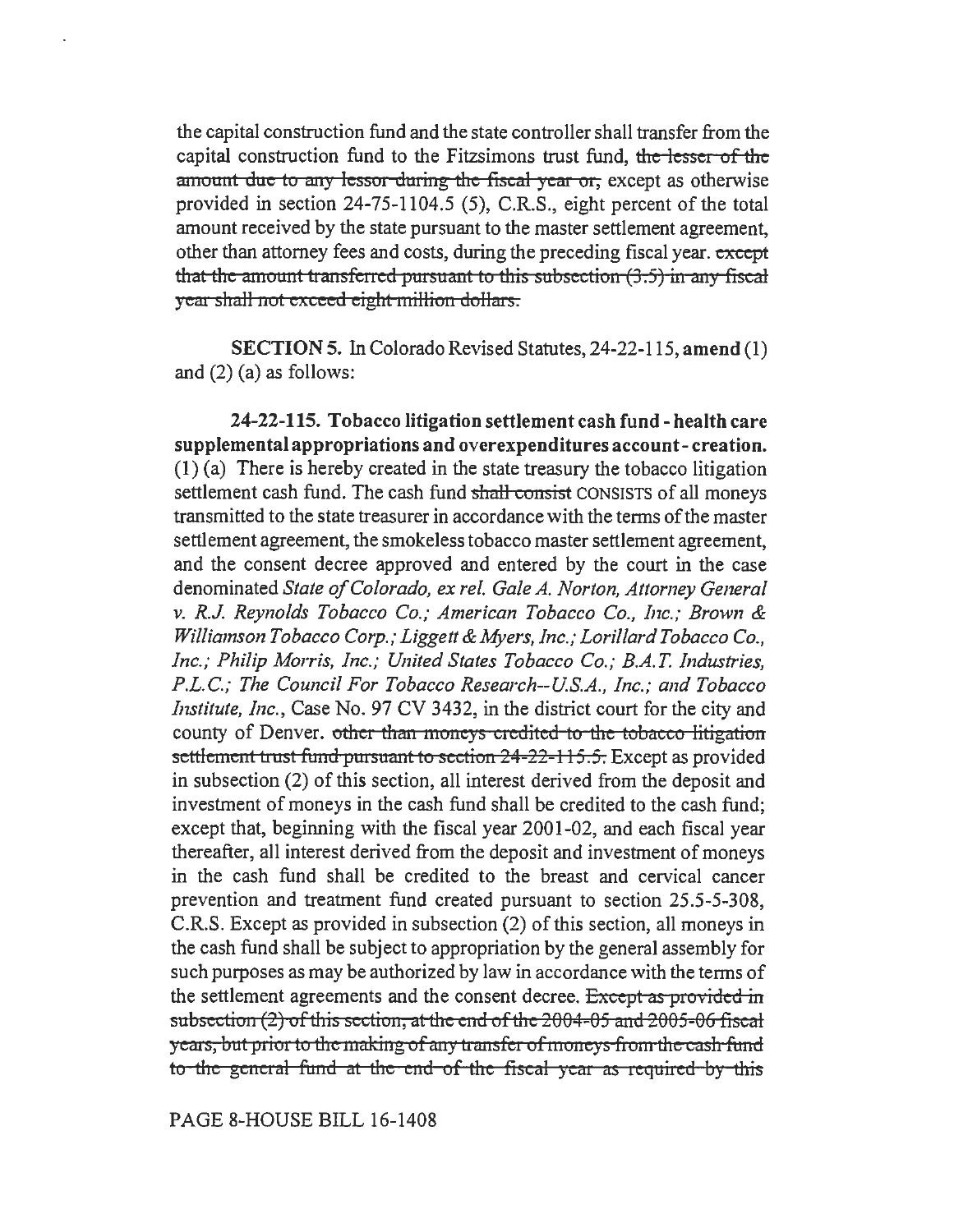paragraph (a), an amount needed, np to one million dollars, to pay the state's share of the annual funding required by the "Home- and Community-based Services for Children with Autism Act", part 8 of article  $6$  of title  $25.5$ , C.R.S., shall be transferred from the cash fund to the Colorado autism treatment fund created pursuant to section 25.5-6-805, C.R.S. Except as provided in subsection (2) of this section, at the end of any fiscal year commencing on or after July  $1, 2004$ , but before July 1, 2006, all unexpended and unencumbered moneys in the cash fund, all moneys in the cash fund not appropriated for the following fiscal year, and all moneys in the cash fund not required for transfers pursuant to section  $24-75-1104.5$  (1) in the following fiscal year shall be transferred to the general fund.

(b) Except as provided in subsection  $(2)$  of this section, for the 2006-07 fiscal year and the 2007-08 fiscal year, an amount needed, up to one million dollars, to pay the state's share of the annual funding required by the "Home- and Community-based Services for Children with Autism Act", part 8 of article 6 of title  $25.5$ , C.R.S., shall be transferred from the tobacco litigation settlement cash fund to the Colorado autism treatment fund created pursuant to section 25.5-6-805, C.R.S. The amount to be transferred shall be taken into account when determining the amount of cash fund moneys available for allocation to tobacco settlement programs pursuant to section  $24-75-1104.5$   $(1.5)$  and shall be transferred at the end of the 2006-07 fiscal year and at the end of the 2007-08 fiscal year. On and after July 1, 2011, all unexpended and unencumbered moneys in the cash fund shall remain in the fund until expended in order to reduce the share of allocations made from current-year receipts of settlement moneys as required by section 24-75-1104.5 (1.3).

(2) (a) There is hereby created in the state treasury, as an account within the tobacco litigation settlement cash fund established pursuant to subsection (1) of this section, the tobacco settlement defense account, which shall be used by the department of law: To defend the state in lawsuits arising out of challenges to or arising under the provisions of the master settlement agreement, the smokeless tobacco master settlement agreement, and the consent decree approved and entered by the court in the case denominated *State of Colorado, ex rel. Gale A. Norton, Attorney General v. R.J. Reynolds Tobacco Co.; American Tobacco Co., Inc.; Brown* & *Williamson Tobacco Corp.; Liggett* & *Myers, Inc.; Lorillard Tobacco Co., Inc.; Philip Morris, Inc.; United States Tobacco Co.; B.A.* T.

## PAGE 9-HOUSE BILL 16-1408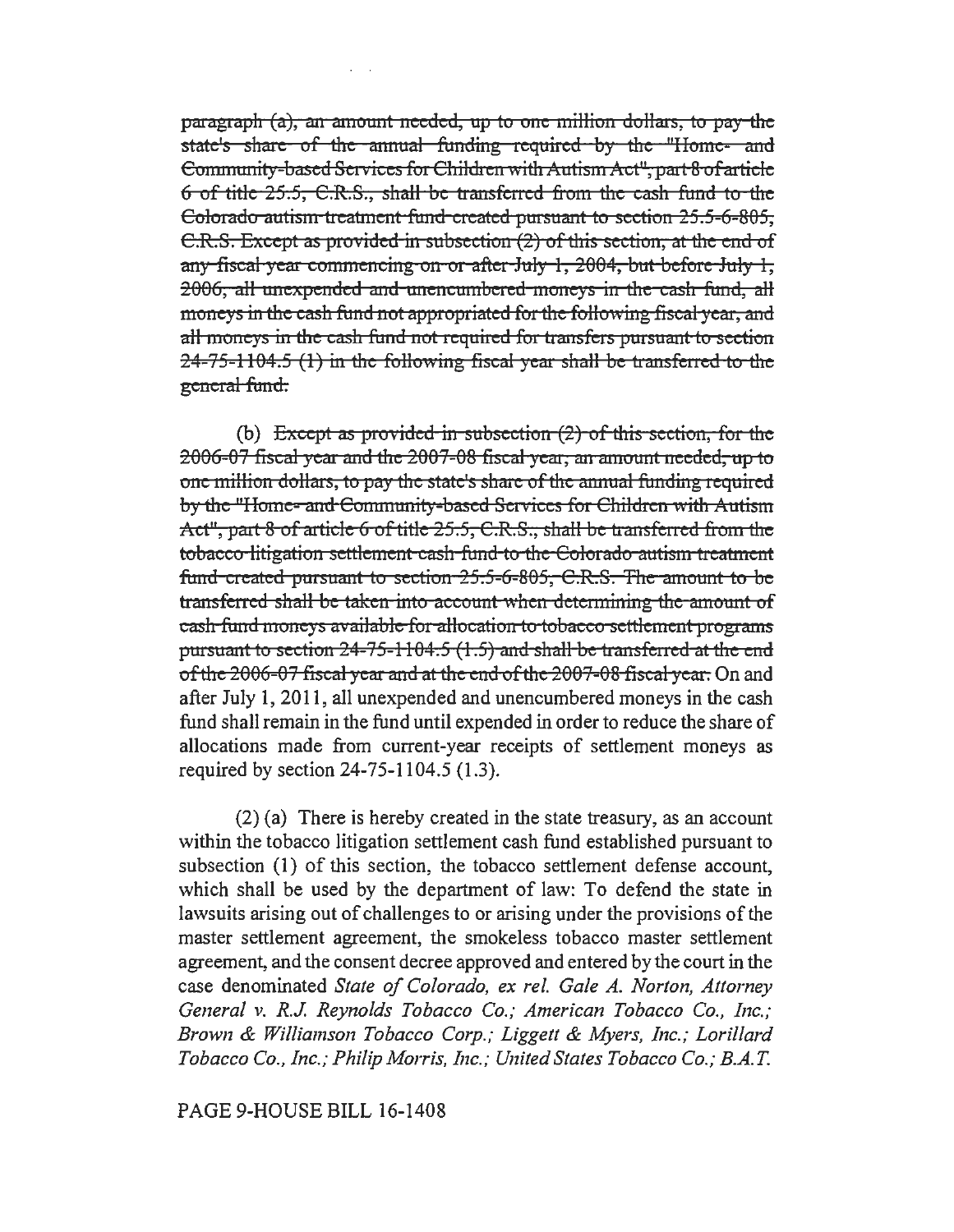*Industries, P.L.C.; The Council For Tobacco Research--US.A., Inc.; and Tobacco Institute, Inc.,* Case No. 97 CV 3432, in the district court for the city and county of Denver, or duly enacted Colorado laws related to the tobacco litigation settlement, including, but without limitation, this section, sections 24-22-115.5 and SECTION 24-22-116, and parts 2 and 3 of article 28 of title 39, C.R.S.; to defend the state against claims of entitlement to tobacco litigation settlement moneys by any person, as defined in section 2-4-401 (8), C.R.S.; to enforce and defend all rights and obligations of the state under said settlement agreements, decree, or laws; and to resolve any dispute with any participating manufacturer, as defined in section 39-28-302 (6), C.R.S., or nonparticipating manufacturer, as defined in section 39-28-302 (5), C.R.S., that arises under the provisions of said settlement agreements, decree, or laws. The tobacco settlement defense account may also be used by the department of revenue to help administer, coordinate, and support the activities of the department of revenue and the department oflaw, including the investigation of and response to settlement agreement manufacture and distribution reporting irregularities identified by the department oflaw. Notwithstanding the provisions of subsection (1) of this section, and section  $24-22-115.5$ , the tobacco settlement defense account consists of all tobacco litigation settlement moneys received by the attorney general and transmitted to the state treasurer to compensate the state for attorney fees, court costs, or other expenses incurred by the state in obtaining the tobacco litigation settlement, all tobacco litigation settlement moneys transferred to the account as required by section  $24-75-1104.5$  (1) (a) and (1) (n), SECTION 24-75-1104.5 (1.7) (i), and all interest derived from the deposit and investment of moneys in the tobacco settlement defense account. Any moneys received by the state treasurer to compensate the state for attorney fees, court costs, or other expenses, including all interest derived from the deposit and investment of such moneys after receipt by the state treasurer, shall be transferred to the tobacco settlement defense account for use in accordance with the provisions of this subsection (2).

SECTION 6. In Colorado Revised Statutes, 24-22-115.6, amend (1) as follows:

24-22-115.6. Miscellaneous tobacco litigation settlement moneys. (1) Notwithstanding the provisions of sections 24-22-115 and 24-22-115.5 SECTION 24-22-115, any tobacco litigation settlement moneys received by the state shall be ARE subject to appropriation by the general

PAGE 10-HOUSE BILL 16-1408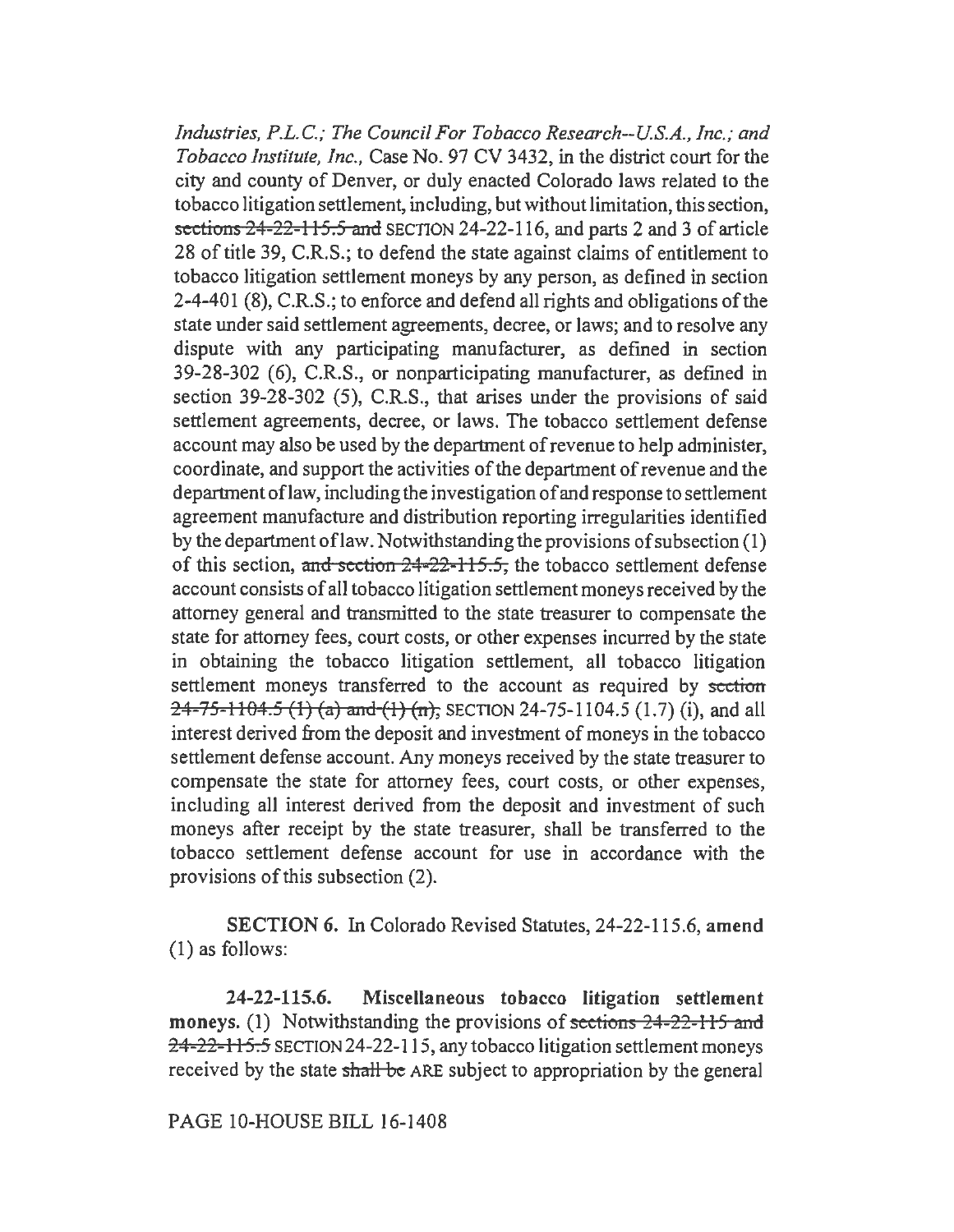assembly if the purpose for which such THE moneys may be expended is not specified or approved by a court or other non-Colorado authority.

SECTION 7. In Colorado Revised Statutes, 24-22-116, amend (1) (i),  $(2)$  (a) (I), and  $(2)$  (b) as follows:

24-22-116. Legislative declaration - exclusion of tobacco litigation settlement moneys from fiscal year spending. (1) The general assembly hereby finds and declares that:

(i) All of the moneys received by the state in accordance with the terms of the master settlement agreement, the smokeless tobacco master settlement agreement, and the consent decree entered by the court in the case denominated *State of Colorado, ex rel. Gale A. Norton, Attorney General* v. *R.J. Reynolds Tobacco Co.; American Tobacco Co., Inc.; Brown & Williamson Tobacco Corp.; Liggett & Myers, Inc.; Lorillard Tobacco Co., Inc.; Philip Morris, Inc.; United States Tobacco Co.; B.A.T. Industries, P.L.* C.; *The Council For Tobacco Research--US.A., Inc.; and Tobacco Institute, Inc.,* Case No. 97 CV 3432, in the district court for the city and county of Denver, and credited to the tobacco litigation settlement cash fund created in section 24-22-115 (1), including moneys transferred to the tobacco settlement defense account created in said cash fund pursuant to section  $24-22-115(2)$ , or the tobacco litigation settlement trust fund created in section  $24-22-115.5$  are in settlement of the state of Colorado's antitrust, consumer protection, public nuisance, racketeering, and other statutory claims for relief against defendants in said action;

(2) (a) (I) For purposes of section 20 of article X of the state constitution and article 77 of this title, any moneys credited to the tobacco litigation settlement cash fund in accordance with section 24-22-115 (1), including moneys transferred to the tobacco settlement defense account created in said cash fund pursuant to section  $24-22-115(2)$ , or the tobacco litigation settlement trust fund in accordance with section  $24-22-115.5$  are damage awards, as defined in section 24-77-102 (2), or interest accruing on such damage awards. Any moneys credited to or expended from the tobacco litigation settlement cash fund, including the tobacco settlement defense account, or the tobacco litigation settlement trust fund, are not included in state fiscal year spending, as defined in section 24-77-102 (17), for any state fiscal year.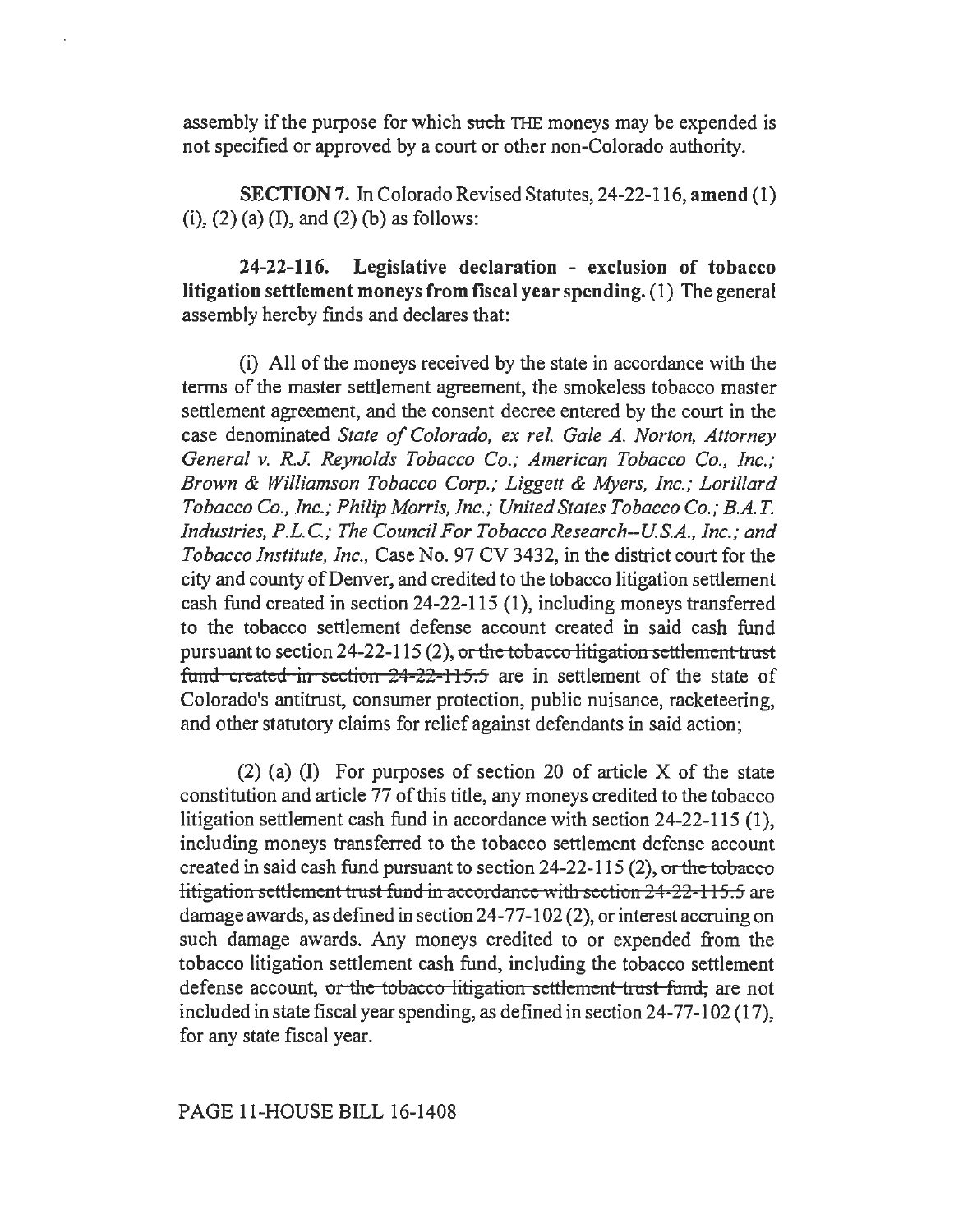(b) For purposes of section 20 of article X of the state constitution and article 77 of this title, any moneys expended from the tobacco litigation settlement cash fund created in section 24-22-115 (1), including the tobacco settlement defense account created in said cash fund pursuant to section 24-22-115 (2), or the tobacco litigation settlement trust fund created in section 24-22-115.5 and received by any local government are damage awards or interest accruing on such damage awards and are not included in the fiscal year spending of the receiving local government for any budget year.

SECTION 8. In Colorado Revised Statutes, 24-31-108, amend (4) (b) introductory portion and (4) (b) (I); and repeal (4) (b) (II) as follows:

24-31-108. Receipt of moneys - subject to appropriation exception for custodial moneys - legal services cash fund - creation definition.  $(4)$  (b) Notwithstanding the provisions of paragraph  $(a)$  of this subsection  $(4)$ , custodial moneys shall DO not include the following:

(I) Moneys in the tobacco litigation settlement cash fund created in section 24-22-115; OR

(II) Moneys in the *tobacco litigation settlement trust fund created* in section  $24-22-115.5$ ; and

SECTION 9. In Colorado Revised Statutes, 24-50-609, amend (5) as follows:

24-50-609. State contributions -supplemental state contribution fund - creation. (5) The supplemental state contribution fund is hereby created in the state treasury. The principal of the fund shall consist CONSISTS of tobacco litigation settlement moneys transferred by the state treasurer to the fund pursuant to section  $24-75-1104.5$   $(1.5)$   $(a)$   $(W)$ SECTION 24-75-1104.5 (1.7) (j). The principal of the fund is hereby continuously appropriated to the department of personnel and shall be expended in its entirety in each fiscal year by the department to pay the costs of increased nonsupplemental state contributions, as defined in section 24-50-609.5 (3) (c) (II), and supplement the state contribution, as defined in section 24-50-609.5 (2) (d), for each eligible state employee, as defined in section 24-50-609.5 (2) (a), enrolled in a qualifying group benefit plan, as defined in section 24-50-609.5 (2) (c), as required by

PAGE 12-HOUSE BILL 16-1408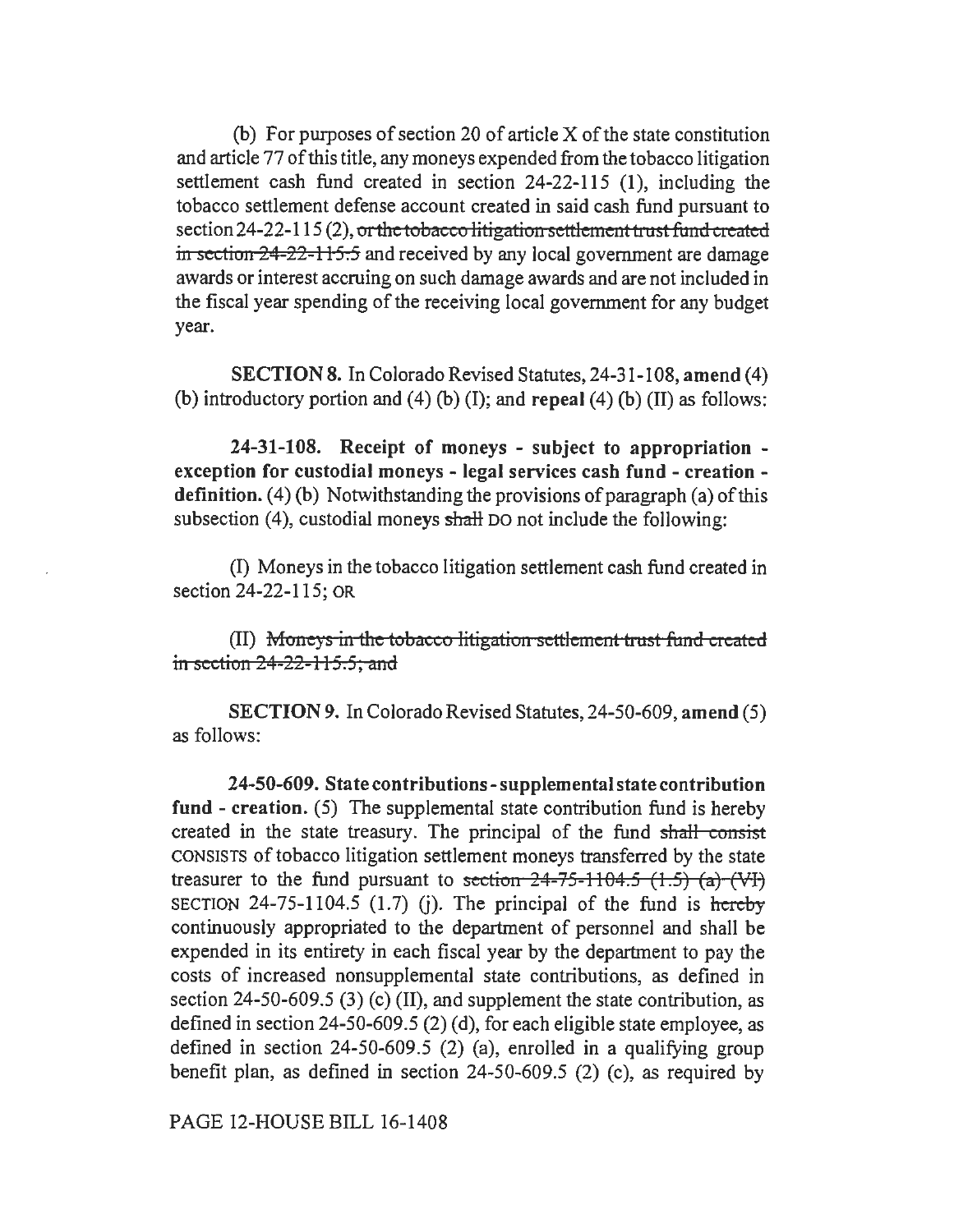section 24-50-609.5; except that the department shall expend no more than the amount needed to pay the costs of increased nonsupplemental state contributions and reduce the employee contribution, as defined in section 24-50-609 .5 (2) (b ), of each eligible state employee for all qualifying group benefit plans to zero. The principal of the fund shall remain REMAINS in the fund until expended and shall not be transferred to the general fund or any other fund. Interest and income earned on the deposit and investment of moneys in the fund shall be credited to the fund, shall not be transferred to the general fund or to any other fund, and shall be used by the department, subject to annual appropriation, solely to pay the costs of the department related to the supplementation of the state contribution for each eligible state employee required by section 24-50-609.5.

SECTION 10. In Colorado Revised Statutes, 24-75-111, amend (1) (b) as follows:

24-75-111. Additional authority for controller to allow expenditures in excess of appropriations - limitations - appropriations for subsequent fiscal year restricted. (1) For fiscal years commencing on or after July 1, 1997, in addition to any overexpenditure allowed pursuant to section 24-75-109, the controller may allow any department, institution, or agency of the state, including any institution of higher education, to make an expenditure in excess of the amount authorized by an item of appropriation for such fiscal year if:

(b)  $(H)$  The overexpenditure is necessary due to unforeseen circumstances arising while the general assembly is not meeting in regular or special session during which such overexpenditure can be legislatively addressed; or AND

(II) The overexpenditure is made from the health care supplemental appropriations and overexpenditures account as authorized in section  $24 - 22 - 115$  (4); and

SECTION 11. In Colorado Revised Statutes, 24-75-201.5, amend  $(1)$  (a) as follows:

24-75-201.5. Revenue shortfalls - required actions by the governor with respect to the reserve. (1) (a)  $\frac{1}{2}$  Except as provided in paragraphs (c) and (d) of this subsection  $(1)$ ; Whenever the revenue

PAGE 13-HOUSE BILL 16-1408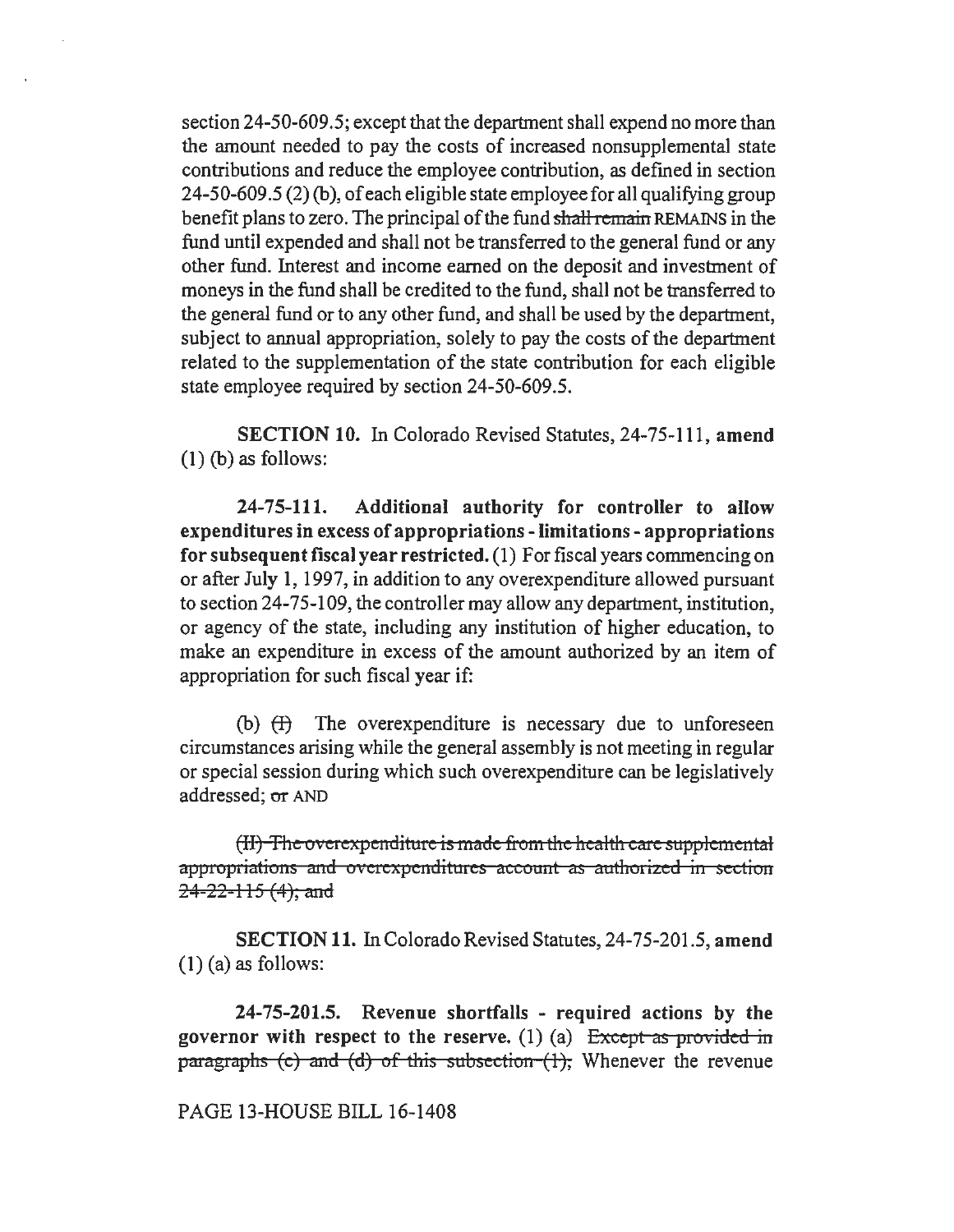estimate for the current fiscal year, prepared in accordance with section 24-75-201.3 (2), indicates that general fund expenditures for such fiscal year based on appropriations then in effect will result in the use of one-half or more of the reserve required by section 24-75-201.1 (1) (d), the governor shall formulate a plan for reducing such general fund expenditures so that said reserve, as of the close of the fiscal year, will be at least one-half of the amount required by said section 24-75-201.1 (1) (d). The governor shall promptly notify the general assembly of such THE plan. Such THE plan shall be promptly implemented by the governor, using the procedures set forth in section  $24-2-102$  (4) or  $24-50-109.5$  or any other lawful means.

SECTION 12. In Colorado Revised Statutes, 25-1-512, amend (2) as follows:

25-1-512. Allocation of moneys - public health services support fund  $\text{-} \text{created} \cdot \text{repeat}.$  (2) (a) The public health services support fund is hereby created in the state treasury and shall be known in this section as the "fund". The principal of the fund consists of tobacco litigation settlement moneys transferred by the state treasurer to the fund pursuant to section 24-75-1104.5 (1.5) (a) (IV), C.R.S., and shall, subject to annual appropriation by the general assembly to the state department, be allocated by the state department to all agencies authorized pursuant to this part *5* as specified in subsection  $(1)$  of this section. The lesser of All unexpended and unencumbered moneys in the fund at the end of any THE 2015-16 fiscal year or an amount of such moneys equal to five percent of the amount appropriated from the fund for the fiscal year remain in the fund and shall not be transferred to the general fund or any other fund. Any additional unexpended and unencumbered moneys in the fund at the end of any fiscal year shall be transferred to the tobacco litigation settlement cash fund created in section 24-22-115, C.R.S.

(b) THIS SUBSECTION (2) IS REPEALED, EFFECTIVE JULY 1, 2016.

SECTION 13. In Colorado Revised Statutes, 25-1.5-506, amend  $(1)$  (c) as follows:

25-1.5-506. Colorado health service corps fund - created acceptance of grants and donations. (1) The Colorado health service corps fund is hereby created in the state treasury, which fund consists of: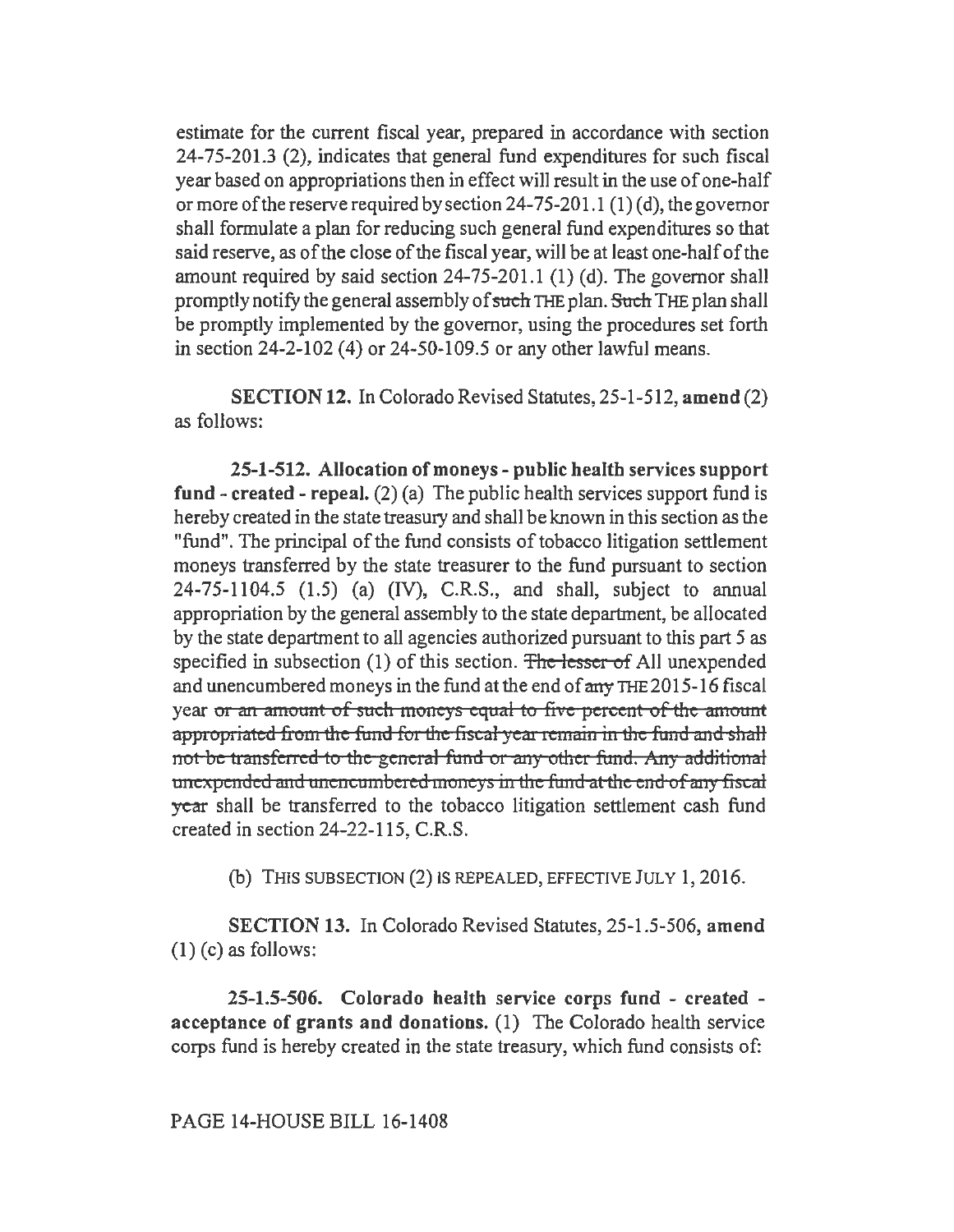(c) For the  $2011-12$  THE 2016-17 fiscal year and each fiscal year thereafter, two hundred fifty thousand dollars TOBACCO LITIGATION SETTLEMENT MONEYS transferred TO THE FUND BY THE STATE TREASURER pursuant to section  $24-75-1104.5$   $(1.5)$   $(a)$   $(X)$  SECTION 24-75-1104.5 (1.7) (n), C.R.S.

SECTION 14. In Colorado Revised Statutes, 25-4-1411, amend  $(6)$  (a) as follows:

25-4-1411. Drug assistance program - program fund - created - legislative declaration - no entitlement created.  $(6)$  (a) The drug assistance program fund is created in the state treasury. The principal of the fund consists of tobacco litigation settlement moneys transferred by the state treasurer to the fund pursuant to section  $24-75-1104.5(1)(i)$  SECTION 24-75-1104.5 (1.7) (f), C.R.S. Subject to annual appropriation by the general assembly, the department of public health and environment may expend moneys from the fund for the state program. Any unexpended or unencumbered money remaining in the fund at the end of any fiscal year commencing on or after July 1,  $2014$ , remains in the fund and shall not be credited or transferred to the general fund or any other fund.

SECTION 15. In Colorado Revised Statutes, 25-4-1415, amend (2) as follows:

25-4-1415. Cash fund- administration-limitation. (2) Pursuant to section  $24-75-1104.5$  (1) (m) SECTION 24-75-1104.5 (1.7) (g), C.R.S., and except as otherwise provided in section 24-75-1104.5 (5), C.R.S., beginning in the  $2006-07$  FOR THE 2016-17 fiscal year and in FOR each fiscal year thereafter so long as the state receives moneys pursuant to the master settlement agreement, the state treasurer shall annually transfer to the fund two THREE AND ONE-HALF percent not to exceed two million dollars in any fiscal year, of the total amount of the moneys received by the state pursuant to the master settlement agreement, not including attorney fees and costs, during the preceding fiscal year. The state treasurer shall transfer the amount specified in this subsection (2) from moneys credited to the tobacco litigation settlement cash fund created in section 24-22-115, C.R.S.

SECTION 16. In Colorado Revised Statutes, amend 25-4-2301 as follows:

PAGE 15-HOUSE BILL 16-1408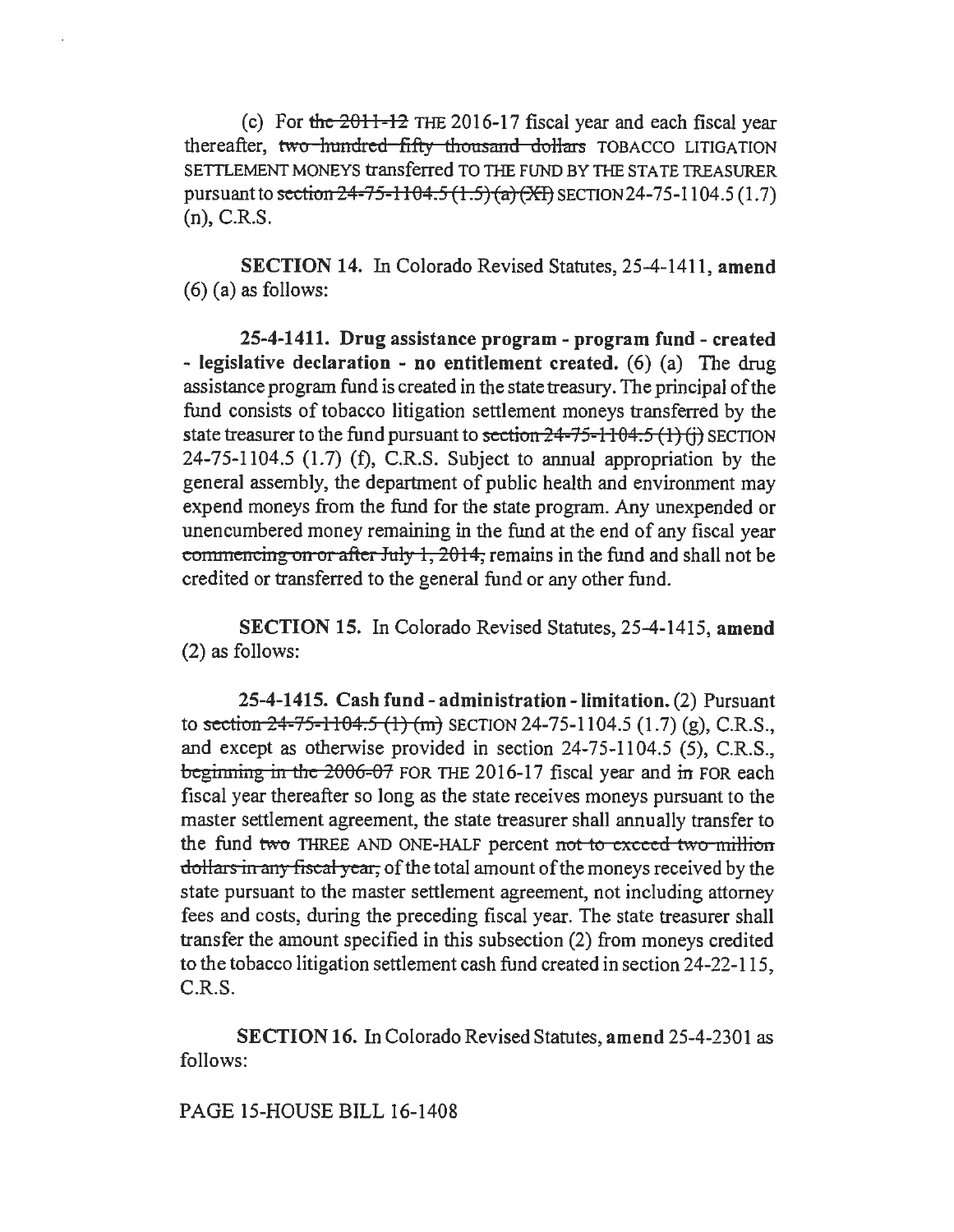25-4-2301. Colorado immunization fund-supplemental tobacco litigation settlement moneys account- creation. There are hereby created in the state treasury the Colorado immunization fund and an account within the fund to be known as the supplemental tobacco litigation settlement moneys account. The principal of the portion of the fund that is not the account consists of general fund appropriations made by the general assembly to the fund and gifts, grants, or awards received by the department of public health and environment from the federal government or private sources for the fund. The principal of the account consists of tobacco litigation settlement moneys transferred by the state treasurer to the account in accordance with section  $24-75-1104.5$   $(1.5)$   $(a)$   $(WH)$  SECTION 24-75-1104.5 (1.7) (h), C.R.S. All interest and income earned on the deposit and investment of moneys in the portion of the fund that is not the account shall be credited to that portion of the fund. All interest and income earned on the deposit and investment of moneys in the account shall be credited to and remain in the account until transferred as required by this section. Except as otherwise provided in this section, and subject to annual appropriation by the general assembly to the department, the department shall expend the principal of the fund and the account only for the purpose of immunization and immunization strategies; except that, at the end of the 2007-08 fiscal year and at the end of any fiscal year thereafter, any unexpended and unencumbered moneys in the portion of the fund that is not the account shall remain in that portion of the fund and may be used by the department through the state immunization program to support infant, child, and adolescent vaccination. and, at the end of the  $2011 - 12$  fiscal year only, any unexpended and unencumbered moneys in the account shall be transferred to the general fund, in accordance with section  $24-75-1104.5$  $(1.5)$  (b), C.R.S. The lesser of All unexpended and unencumbered moneys in the account at the end of any fiscal year other than the  $2011-12$  fiscal year or an amount of such moneys equal to five percent of the amount appropriated from the account for the fiscal year remain in the account and shall not be transferred to the general fund or any other fund.  $\text{Any}$ additional unexpended and unencumbered moneys in the account at the end of any fiscal year shall be transferred to the tobacco litigation settlement cash fund created in section 24-22-115, C.R.S.

SECTION 17. In Colorado Revised Statutes, 25-23-104, amend (2) as follows:

25-23-104. Dental loan repayment fund - acceptance of grants

PAGE 16-HOUSE BILL 16-1408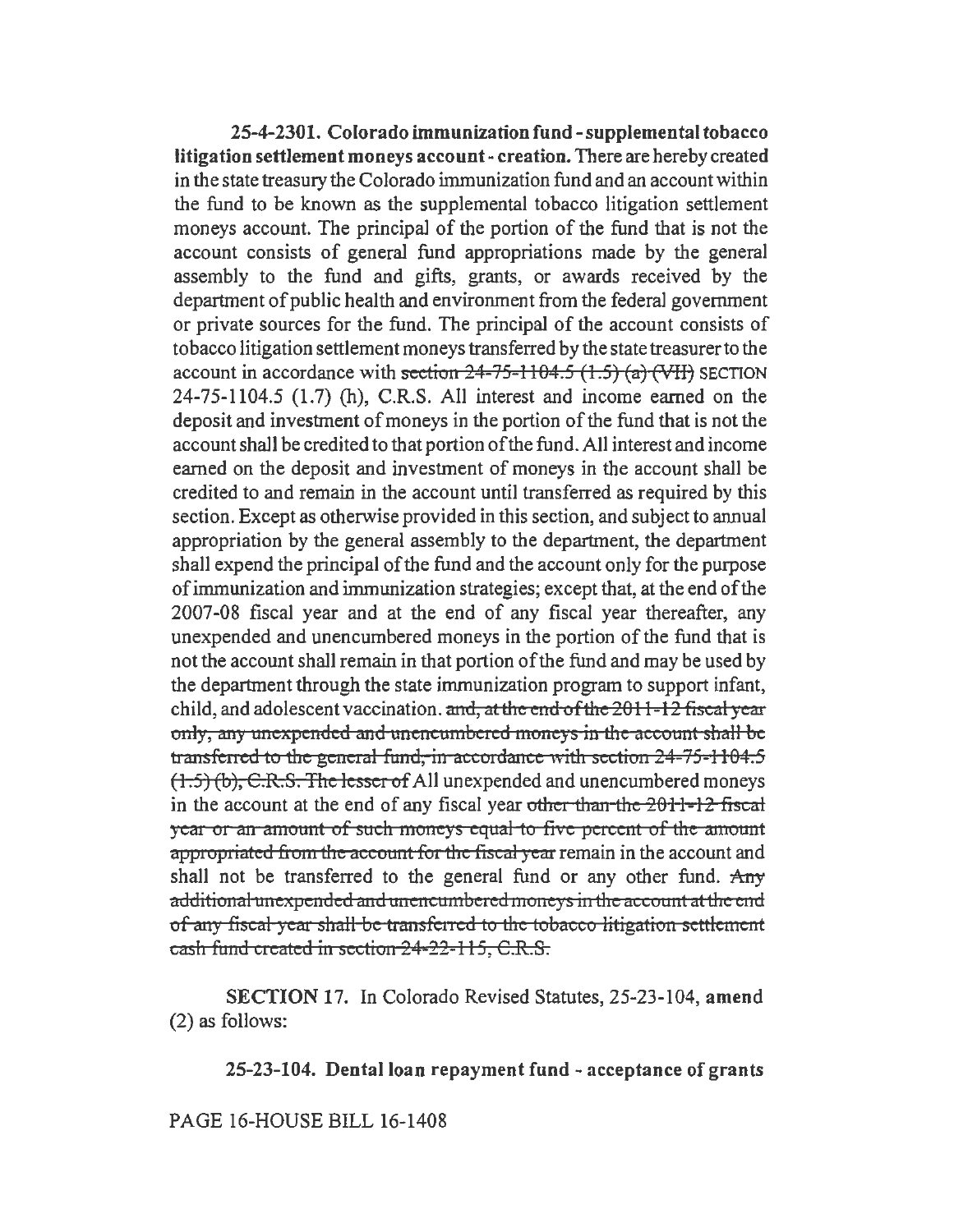and donations. (2) Pursuant to section  $24-75-1104.5$  (1) (d) C.R.S., beginning in fiscal year  $2006-07$  SECTION 24-75-1104.5 (1.7) (m), C.R.S., FOR FISCAL YEAR 2016-17 and for each fiscal year thereafter so long as the state receives moneys pursuant to the master settlement agreement, the state treasurer shall transfer to the state dental loan repayment fund two hundred thousand dollars from ONE PERCENT OF the moneys received by the state pursuant to the master settlement agreement for the preceding fiscal year. The state treasurer shall transfer the amount specified in this subsection (2) from moneys credited to the tobacco litigation settlement cash fund created in section 24-22-115, C.R.S. Moneys in the fund shall be ARE subject to annual appropriation by the general assembly for the purposes of this article. The amount appropriated pursuant to this subsection (2) shall be IS in addition to and not in replacement of any general fund moneys appropriated to the state dental loan repayment fund.

SECTION 18. In Colorado Revised Statutes, add 25.5-5-418 as follows:

25.5-5-418. Primary care provider sustainability fund- creation - use of fund. THE PRIMARY CARE PROVIDER SUSTAINABILITY FUND IS HEREBY CREATED IN THE STATE TREASURY. THE FUND CONSISTS OF MONEY TRANSFERRED TO THE FUND FROM THE CHILDREN'S BASIC HEALTH PLAN TRUST CREATED IN SECTION 25.5-8-105 (1) PURSUANT TO SECTION 25.5-8-105 (8) (b) ANDANYOTHERMONEYTHATTHEGENERALASSEMBLY MAY APPROPRIATE OR TRANSFER TO THE FUND. THE STATE TREASURER SHALL CREDIT ALL INTEREST AND INCOME DERIVED FROM THE DEPOSIT AND INVESTMENT OF MONEY IN THE FUND TO THE FUND. ANY UNEXPENDED AND UNENCUMBERED MONEY IN THE FUND AT THE END OF ANY FISCAL YEAR REMAINS IN THE FUND AND SHALL NOT BE CREDITED OR TRANSFERRED TO THE GENERAL FUND OR ANY OTHER FUND. SUBJECT TO ANNUAL APPROPRIATION BY THE GENERAL ASSEMBLY, THE STATE DEPARTMENT MAY EXPEND MONEY FROM THE FUND FOR THE PURPOSE OF INCREASING ACCESS TO PRIMARY CARE THROUGH RATE ENHANCEMENTS FOR PRIMARY CARE OFFICE VISITS, PREVENTATIVE MEDICINE VISITS, COUNSELING AND HEALTH RISK ASSESSMENTS, IMMUNIZATION ADMINISTRATION, HEALTH SCREENING SERVICES, AND NEWBORN CARE, INCLUDING NEONATAL CRITICAL CARE. MONEY EXPENDED FROM THE FUND FOR THE PURPOSES OF INCREASING ACCESS TO PRIMARY CARE THROUGH RA TE ENHANCEMENTS SUPPLEMENTS AND DOES NOT SUPPLANT GENERAL FUND APPROPRIATIONS FOR THAT PURPOSE.

PAGE 17-HOUSE BILL 16-1408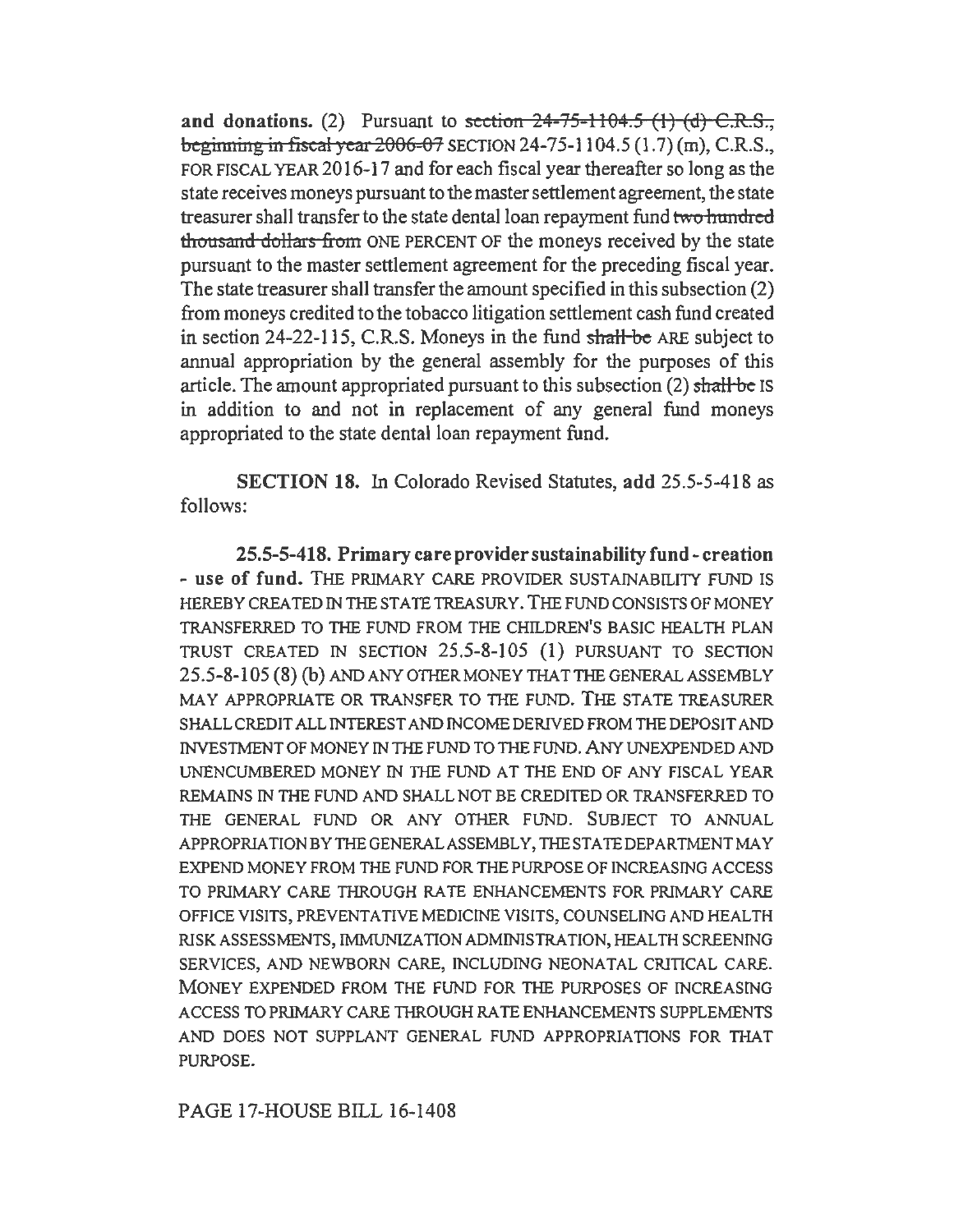SECTION 19. In Colorado Revised Statutes, amend 25.5-6-805 as follows:

25.5-6-805. Colorado autism treatment fund. (1) The Colorado autism treatment fund is hereby created and established in the state treasury for the purpose of paying for services provided to eligible children, and for EARLY AND PERIODIC SCREENING DIAGNOSIS AND TREATMENT SERVICES REQUIRED BY SECTION 25.5-5-102 (1) (g), AND participant and program evaluations pursuant to this part 8. Such THE fund shall be IS comprised of tobacco settlement moneys allocated to such THE fund. Moneys in the fund shall be ARE subject to annual appropriation by the general assembly for the purposes of this part 8. At the end of any fiscal year, all unexpended and unencumbered moneys in the fund shall remain therein and shall not be credited or transferred to the general fund or any other fund. Any moneys in the fund not expended for the purpose of this part 8 may be invested by the state treasurer as provided by law. All interest and income derived from the investment and deposit of moneys in the fund shall be credited to the fund.

(2) Pursuant to section  $24-75-1104.5$  (1) (1), C.R.S., beginning in the 2008-09 SECTION 24-75-1104.5 (1.7) (k), C.R.S., FOR THE 2016-17 fiscal year and in FOR each fiscal year thereafter so long as the state receives moneys pursuant to the master settlement agreement, the state treasurer shall annually transfer to the fund the amount of moneys to be received by the fund pursuant to section 24-75-1104.5 (1) (1), C.R.S. TWO PERCENT OF THE MONEYS RECEIVED BY THE STATE PURSUANT TO THE MASTER SETTLEMENT AGREEMENT FOR THE PRECEDING FISCAL YEAR. The state treasurer shall transfer the amount specified in this subsection (2) from moneys credited to the tobacco litigation settlement cash fund created in section 24-22-115, C.R.S.

SECTION 20. In Colorado Revised Statutes, 25.5-8-105, amend  $(3)$  (a) and  $(8)$  as follows:

25.5-8-105. Trust - created.  $(3)$   $(a)$  Pursuant to section 24-75-1104.5 (1) (c) SECTION 24-75-1104.5 (1.7) (b), C.R.S., and except as otherwise provided in section 24-75-1104.5 (5), C.R.S., beginning in the 2006-07 THE 2016-17 fiscal year and in each fiscal year thereafter so long as the state receives moneys pursuant to the master settlement agreement, the state treasurer shall transfer to the trust twenty-fom EIGHTEEN percent

PAGE 18-HOUSE BILL 16-1408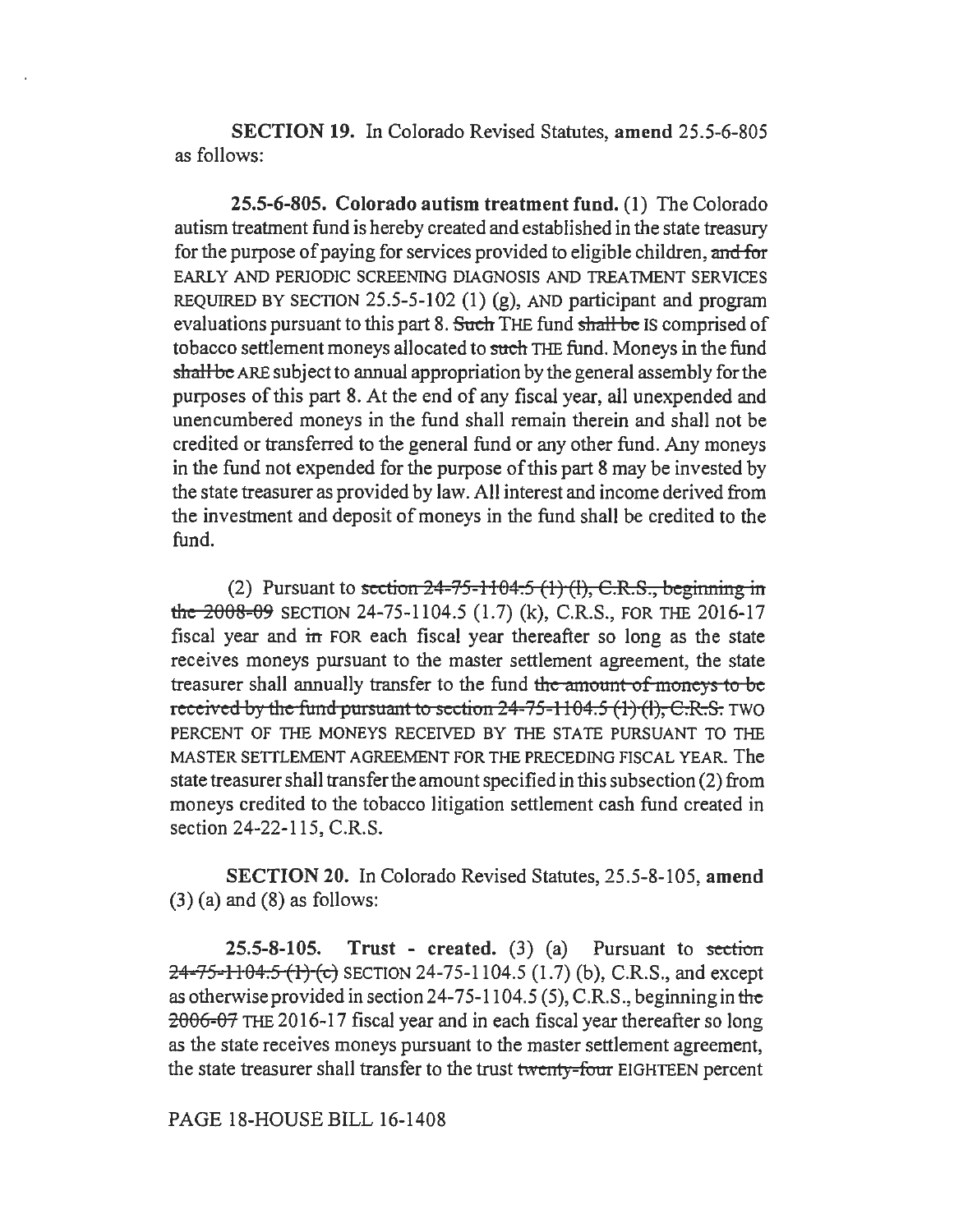of the total amount of the moneys annually received by the state pursuant to the master settlement agreement, not including attorney fees and costs, during the preceding fiscal year. except that the amount so transferred to the trust shall not exceed thirty million dollars in any fiscal year. Except as otherwise provided in sections  $24-22-115.5$  (2) (a.7) and  $24-75-1104.5$  (1) (e), C.R.S., The state treasurer shall transfer the amount specified in this subsection (3) from moneys credited to the tobacco litigation settlement cash fund created in section 24-22-115, C.R.S. The amount transferred pursuant to this subsection  $(3)$  shall be IS in addition to and not in replacement of any general fund moneys appropriated to the trust.

(8) (a) Beginning in the 2011-2012 fiscal year and for each fiscal year thereafter, moneys in the trust may be used for costs associated with children enrolled in the medical assistance program, articles 4, 5, and 6 of this title, whose family income is more than one hundred percent but does not exceed one hundred thirty-three percent of the federal poverty line and who would have been eligible for enrollment in the children's basic health plan prior to September 1, 2011.

(b) ON JULY 1, 2016, THE STATE TREASURER SHALL TRANSFER TWENTY MILLION DOLLARS FROM THE CHILDREN'S BASIC HEALTH PLAN TRUST TO THE PRIMARY CARE PROVIDER SUSTAINABILITY FUND CREA TED IN SECTION 25.5-5-418.

SECTION 21. In Colorado Revised Statutes, 26-6.4-107, amend  $(2)$  (b) and  $(2)$  (d) (I) as follows:

26-6.4-107. Selection of entities to administer the program grants - nurse home visitor program fund - created. (2) (b) Grants awarded pursuant to paragraph (a) of this subsection (2) are payable from the nurse home visitor program fund, which fund is hereby created in the state treasury. The nurse home visitor program fund, referred to in this section as the "fund", is administered by the state department and consists of moneys transferred thereto by the state treasurer from moneys received pursuant to the master settlement agreement in the amount described in paragraph (d) of this subsection (2). In addition, the state treasurer shall credit to the fund any public or private gifts, grants, or donations received by the state department to implement the program, including any moneys received from the United States federal government for the program. The fund is subject to annual appropriation by the general assembly to the state

PAGE 19-HOUSE BILL 16-1408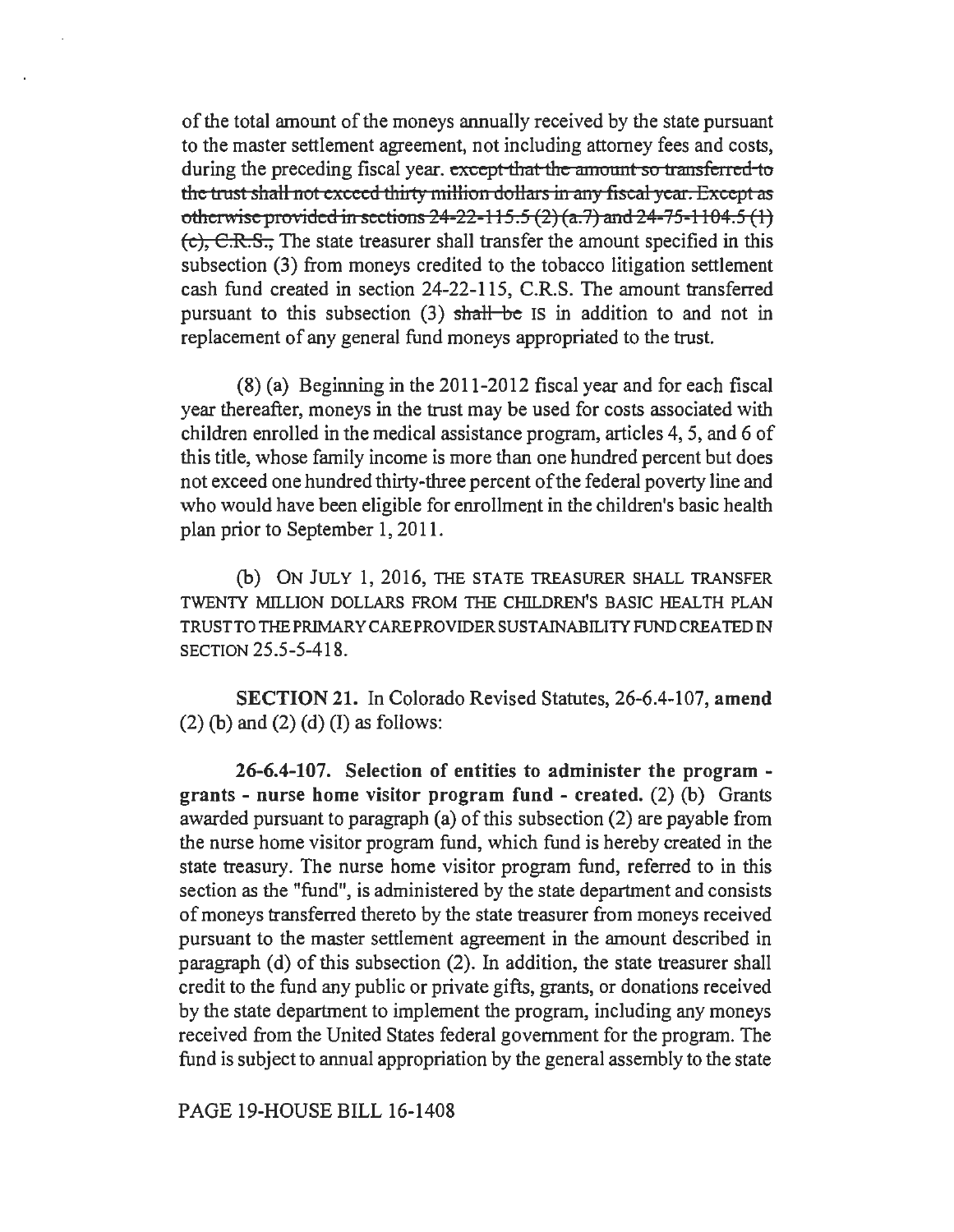department for grants to entities for operation of the program. The state department may retain a total of up to five percent of the amount annually appropriated from the fund for the program, in order to compensate the health sciences facility pursuant to section 26-6.4-105 (3), as set forth in the scope of work in the agreement between the state department and the health sciences facility, and to compensate the state department for the actual costs the state department incurs in implementing the provisions of paragraph (a.5) of this subsection (2), as determined by the state department; except that the portion of the costs to compensate the state department for implementing the provisions of paragraph (a.5) of this subsection (2) shall not exceed two percent of the amount annually appropriated from the fund for the program, and the portion of such costs to compensate the health sciences facility under section 26-6.4-105 (3), as set forth in the scope of work in the contract between the state department and the health sciences facility, shall not exceed three percent of the amount annually appropriated from the fund for the program. In addition, if the total amount annually appropriated from the fund for the program exceeds nineteen million dollars, the state department and the health sciences facility shall assess whether a smaller percentage of the appropriated funds exceeding nineteen million dollars is adequate to cover their actual costs and shall jointly submit to the general assembly a report articulating their conclusions on this subject. The actual costs of the state department include state department personnel and operating costs and any necessary transfers to the department of health care policy and financing for administrative costs incurred for the medicaid program associated with the program. The actual costs of the health sciences facility include the facility's own actual program costs and those of its contractors and subcontractors. Any costs for time studies required to obtain medicaid reimbursement for the program may be paid from program funds and are not subject to the five percent limit in this section. Notwithstanding section 24-36-114, C.R.S., all interest derived from the deposit and investment of moneys in the fund shall be credited to the fund. The lesser of All unexpended and unencumbered moneys in the fund at the end of any fiscal year or an amount of such moneys equal to five percent of the amount appropriated from the fund for the fiscal year remain in the fund and shall not be transferred to the general fund or any other fund. Any additional unexpended and unencumbered moneys in the fund at the end of any fiscal year shall be transferred to the tobacco litigation settlement cash fund created in section 24-22-115, C.R.S.

(d) (I) Pursuant to section  $24-75-1104.5$  (1) (a) SECTION

PAGE 20-HOUSE BILL 16-1408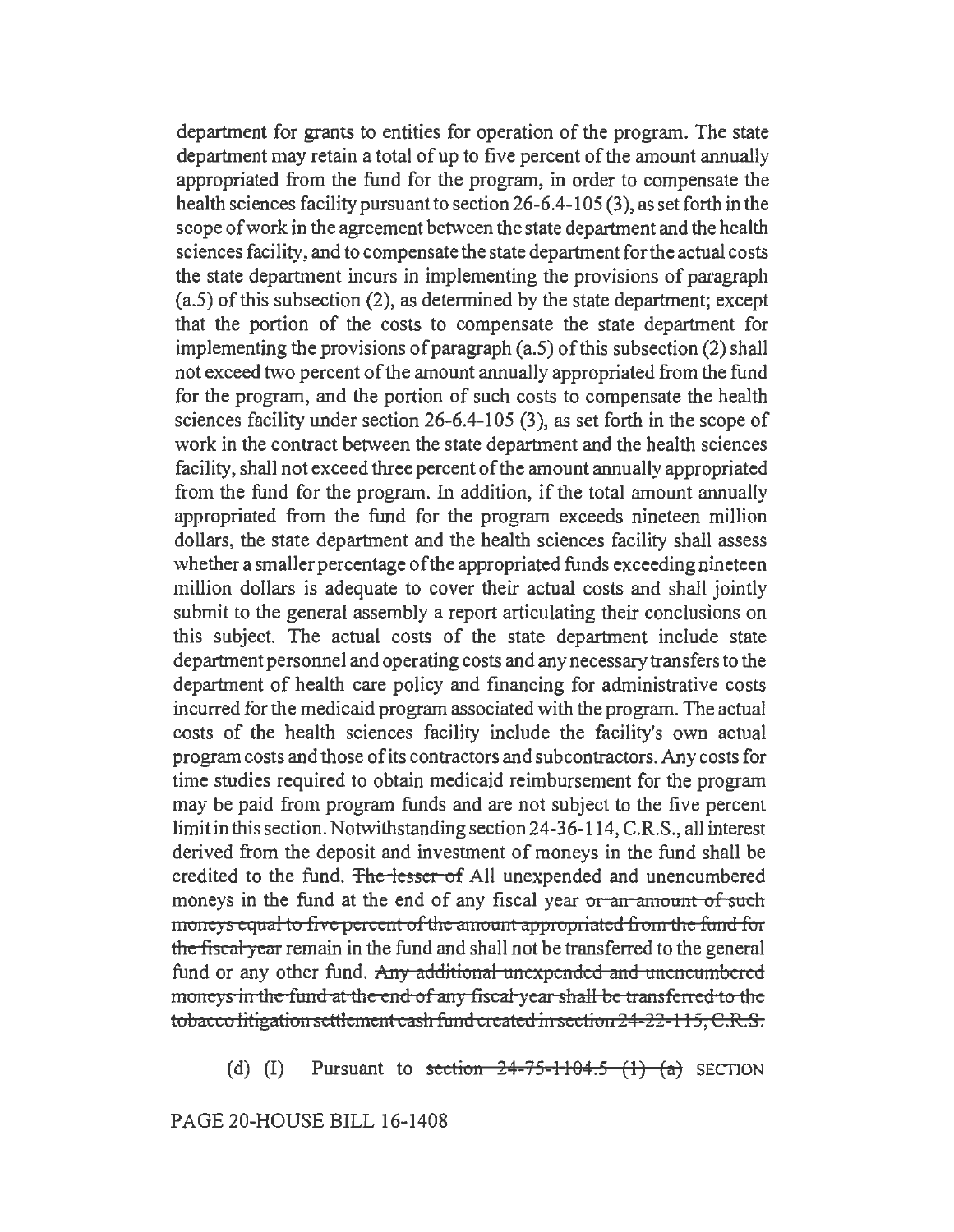24-75-1104.5 (1.7) (a), C.R.S., and except as otherwise provided in section 24-75-1104.5 (5), C.R.S., beginning with the 2006-07 FOR THE 2016-17 fiscal year and for each fiscal year thereafter so long as the state receives moneys pursuant to the master settlement agreement, the state treasurer shall transfer to the fund the amounts specified in subparagraph (II) of this paragraph (d) from TWENTY-SIX AND SEVEN-TENTHS OF the master settlement agreement moneys received by the state, other than attorney fees and costs, during the preceding fiscal year. not to exceed nineteen million dollars in any fiscal *y* eat. The transfer shall be from moneys credited to the tobacco litigation settlement cash fund created in section 24-22-115, C.R.S.

SECTION 22. In Colorado Revised Statutes, 26-6.8-102, amend  $(2)$  (d) (I) as follows:

26-6.8-102. Tony Grampsas youth services program - creation - standards - applications. (2) (d) (I) The youth services program fund is created in the state treasury. The principal of the fund consists of tobacco litigation settlement moneys transferred by the state treasurer to the fund pursuant to section  $24-75-1104.5$  (1) (i) SECTION 24-75-1104.5 (1.7) (e), C.R.S. Subject to annual appropriation by the general assembly, the state department may expend moneys from the fund for the Tony Grampsas youth services program, including the compensation of youth members of the Tony Grampsas youth services board, as described in section 26-6.8-103 (1) (e) (II). The lesser of All unexpended and unencumbered moneys in the fund at the end of any fiscal year or an amount of such moneys equal to five percent of the amount appropriated from the fund for the fiscal year remain in the fund and shall not be transferred to the general fund or any other fund. Any additional unexpended and unencumbered moneys in the fund at the end of any fiscal year shall be transferred to the tobacco litigation settlement cash fund created in section 24-22-115, C.R.S.

SECTION 23. In Colorado Revised Statutes, 27-66-104, amend  $(4)$  (a) as follows:

27-66-104. Types of services purchased-limitation on payments - offender mental health services fund. (4) (a) The offender mental health services fund, referred to in this subsection (4) as the "fund", is hereby created in the state treasury. ON AND AFTER JULY 1, 2016, the principal of the fund consists of tobacco litigation settlement moneys transferred by the state treasurer to the fund in accordance with section

PAGE 21-HOUSE BILL 16-1408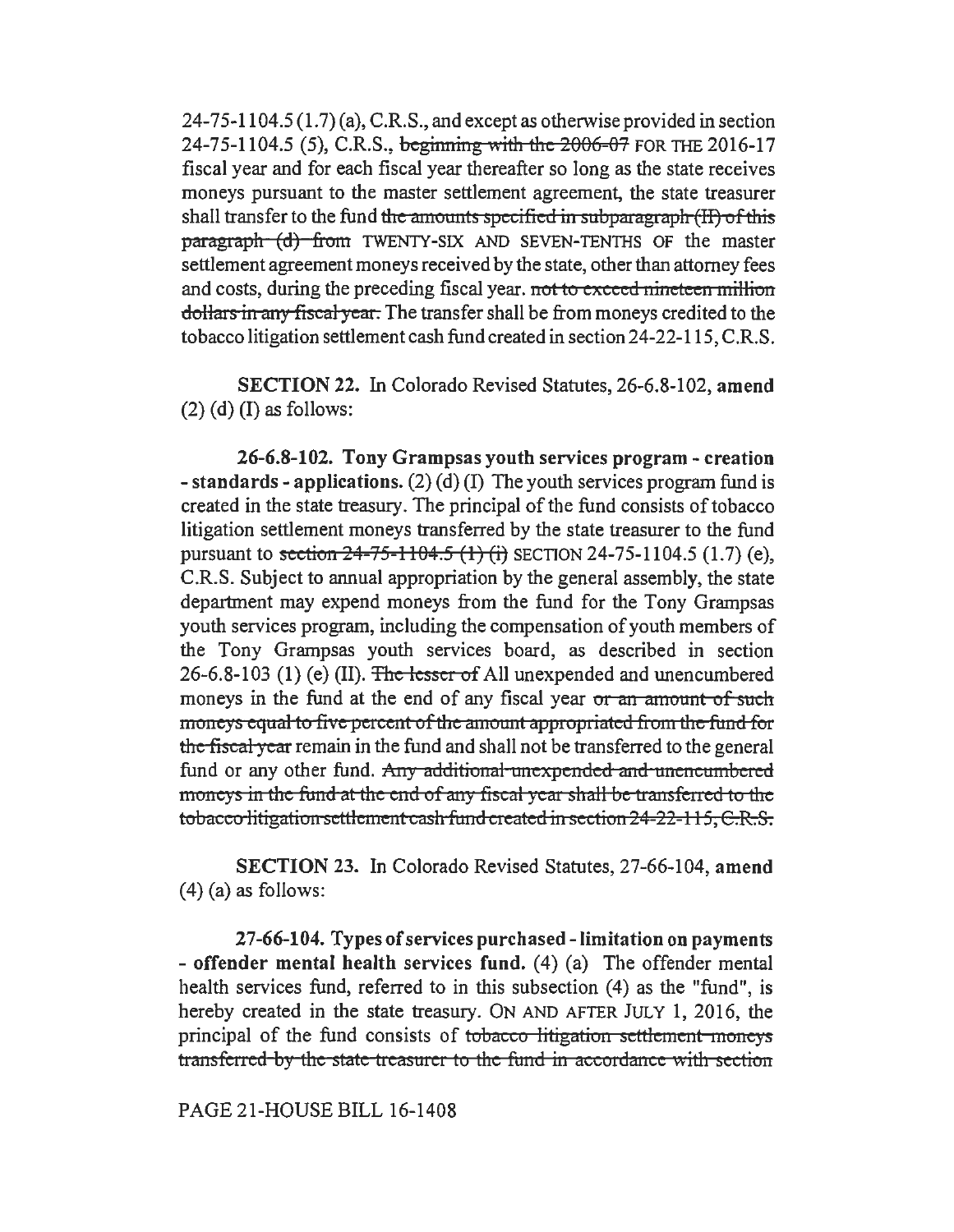24-75-1104.5 (1.5) (a) (II), C.R.S., ANY MONEY THAT THE GENERAL ASSEMBLY MAY APPROPRIATE TO THE FUND for the purchase of mental health services for juvenile and adult offenders who have mental health problems and are involved in the criminal justice system. The unit, Subject to annual appropriation by the general assembly, THE UNIT shall distribute the principal of the fund to the community mental health centers. The lesser of all ANY unexpended and unencumbered moneys in the fund at the end of any THE 2015-16 fiscal year or an amount of such moneys equal to five percent of the amount appropriated from the fund for the fiscal year remain in the fund and shall not be transferred to the general fund or any other fund. Any additional unexpended and unencumbered moneys in the fund at the end of any fiscal year shall be transferred to the tobacco litigation settlement cash fund created in section 24-22-115, C.R.S.

SECTION 24. In Colorado Revised Statutes, 27-67-106, amend (2) (a) as follows:

27-67-106. Funding - rules. (2) (a) If neither the family's private insurance nor federal medicaid funding cover all of the costs associated with the services provided to a child at risk of out-of-home placement pursuant to this article, then the family shall be IS responsible for paying that portion that is not covered by private insurance or federal medicaid funding on a sliding scale basis as set forth in subsection (3) of this section. Any remaining portion of the services not covered by private insurance, federal medicaid funding, or the family's share, shall be paid for from ANY moneys appropriated BY THE GENERAL ASSEMBLY for such THAT purpose. pursuant to paragraph (b) of this subsection  $(2)$  or from general fund moneys, subject to available appropriations.

SECTION 25. In Colorado Revised Statutes, 28-5-709, amend (1) (a) and  $(2)$  (a) as follows:

28-5-709. Colorado state veterans trust fund - created - report. (1) (a) There is hereby created in the state treasury the Colorado state veterans trust fund, that shall consist WHICH CONSISTS of the moneys transferred thereto pursuant to subsection (2) of this section. In addition, the state treasurer may credit to the trust fund any public or private gifts, grants, or donations received prior to July l, 2002, by the department of human services or, on or after July 1, 2002, by the department of military and veterans affairs for implementation of the purposes specified in this

PAGE 22-HOUSE BILL 16-1408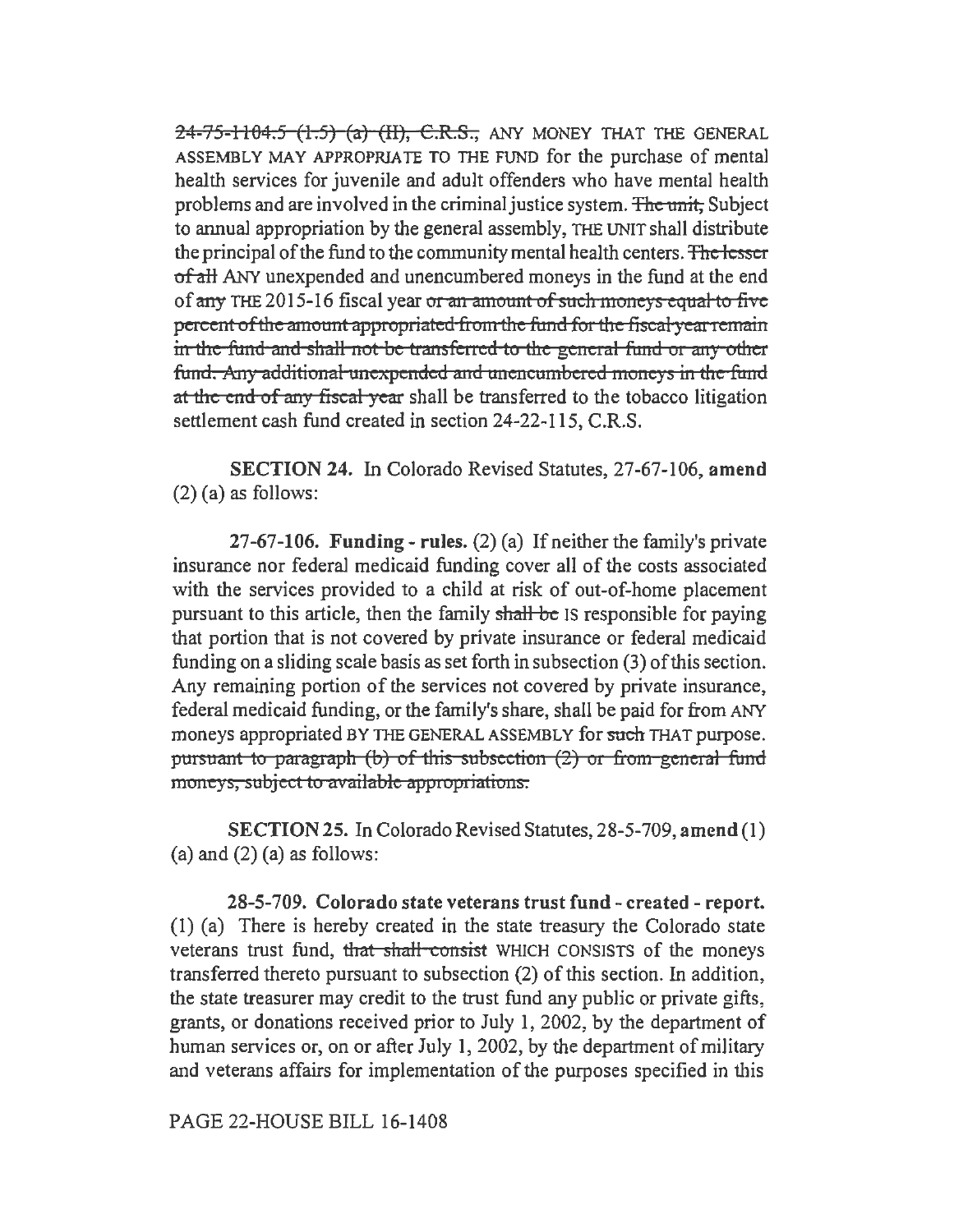subsection (1).

(2) (a) Pursuant to section  $24-75-1104.5$  (1) (g) SECTION  $24-75-1104.5(1.7)$  (1), C.R.S., and except as otherwise provided in section 24-75-1104.5 (5), C.R.S., beginning in the 2006-07 THE 2016-17 fiscal year, and for each fiscal year thereafter so long as the state receives moneys pursuant to the master settlement agreement, the state treasurer shall annually transfer to the trust fund one percent of the total amount received by the state pursuant to the provisions of the master settlement agreement, other than attorney fees and costs, during the preceding fiscal year. except that the amount so transferred to the trust fund in any fiscal year shall not exceed one million dollars. The state treasurer shall transfer the amount specified in this subsection (2) from moneys credited to the tobacco litigation settlement cash fund created in section 24-22-115, C.R.S.

SECTION 26. In Colorado Revised Statutes, repeal 2-3-113 (7), 8-20.5-103 (2) (b), 22-7-1210 (1) (b) and (3), 23-20-136 (3) (b), part 2 of article 20 of title 23, 24-22-115 (2) (c), (2) (d), (2) (e), (2) (f), and (4), 24-22-115.5, 24-36-113 (7), 24-75-201.l (1) (d) (VII) and (1) (d) (VIII), 24-75-201.5 (1) (c), (1) (d), (1) (e), (1) (f), and (1) (g), 24-75-217, 24-75-1103 (4), 24-75-1104.5 (1), (1.5), (4), (5) (a) (II) (E), and (5) (b), 25-4-2504 (3) (b), 25-16-104.6 (1) (b), 25.5-8-105 (3) (b), 26-6.4-107 (2) (d) (II), 27-66-104 (4) (b), 27-67-106 (2) (b), and 28-5-709 (3.5).

SECTION 27. Appropriation - adjustments to 2016 long bill. (1) To implement this act, the cash funds appropriation from the early literacy fund created in section 22-7-1210 (1), C.R.S., made in the annual general appropriation act for the 2016-17 state fiscal year to the department of education for the early literacy competitive grant program is decreased by \$4,378,678.

(2) For the 2016-17 state fiscal year, \$4,378,678 is appropriated to the department of education. This appropriation is from the marijuana tax cash fund created in section 39-28.8-501 (1), C.R.S. To implement this act, the department may use this appropriation for the early literacy competitive grant program.

SECTION 28. Appropriation - adjustments to 2016 long bill. (1) To implement this act, appropriations made in the annual general appropriation act for the 2016-17 state fiscal year to the department of

## PAGE 23-HOUSE BILL 16-1408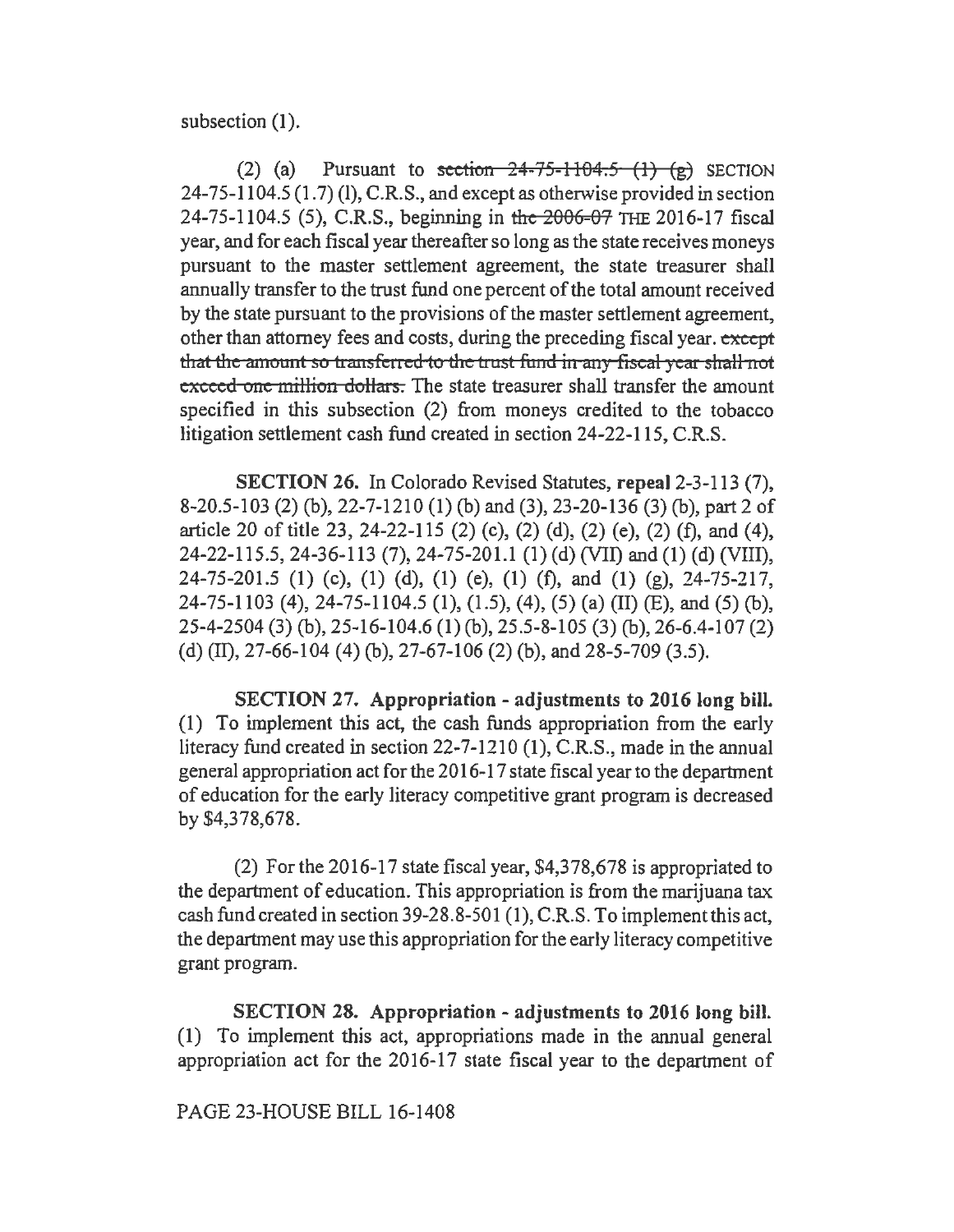human services are adjusted as follows:

(a) The cash funds appropriation from the offender mental health services fund created in section 27-66-104 (4) (a), C.R.S., for mental health services for juvenile and adult offenders is decreased by \$3,025,192.

(b) The cash funds appropriation from the tobacco litigation settlement cash fund created in section 24-22-115 (1) (a), C.R.S., for mental health treatment services for youth (H.B. 99-1116) is decreased by \$300,000.

( c) The cash funds appropriation from the alcohol and drug abuse community prevention and treatment fund created in section 24-75-1104.5  $(1.5)$  (a) (VIII) (A), C.R.S., for community prevention and treatment related to substance use treatment and prevention is decreased by \$756,298.

(2) For the 2016-17 state fiscal year, \$4,081,490 is appropriated to the department ofhuman services. This appropriation is from the marijuana tax cash fund created in section 39-28.8-501 (I), C.R.S. To implement this act, the division may use this appropriation as follows:

(a) \$3,025,192 for mental health services for juvenile and adult offenders;

(b) \$300,000 for mental health treatment services for youth (H.B. 99-1116); and

(c) \$756,298 for community prevention and treatment related to the substance use treatment and prevention.

SECTION 29. Appropriation - adjustments to 2016 long bill. (1) To implement this act, the cash funds appropriation from the public health services support fund created in section 25-1-512 (2), C.R.S., made in the annual general appropriation act for the 2016-17 state fiscal year to the department of public health and environment for distributions to local public health agencies is decreased by \$1,767,584.

(2) For the 2016-17 state fiscal year, \$1,767,584 is appropriated to the department of public health and environment. This appropriation is from the marijuana tax cash fund created in section 39-28.8-501 (1 ), C.R.S.

PAGE 24-HOUSE BILL 16-1408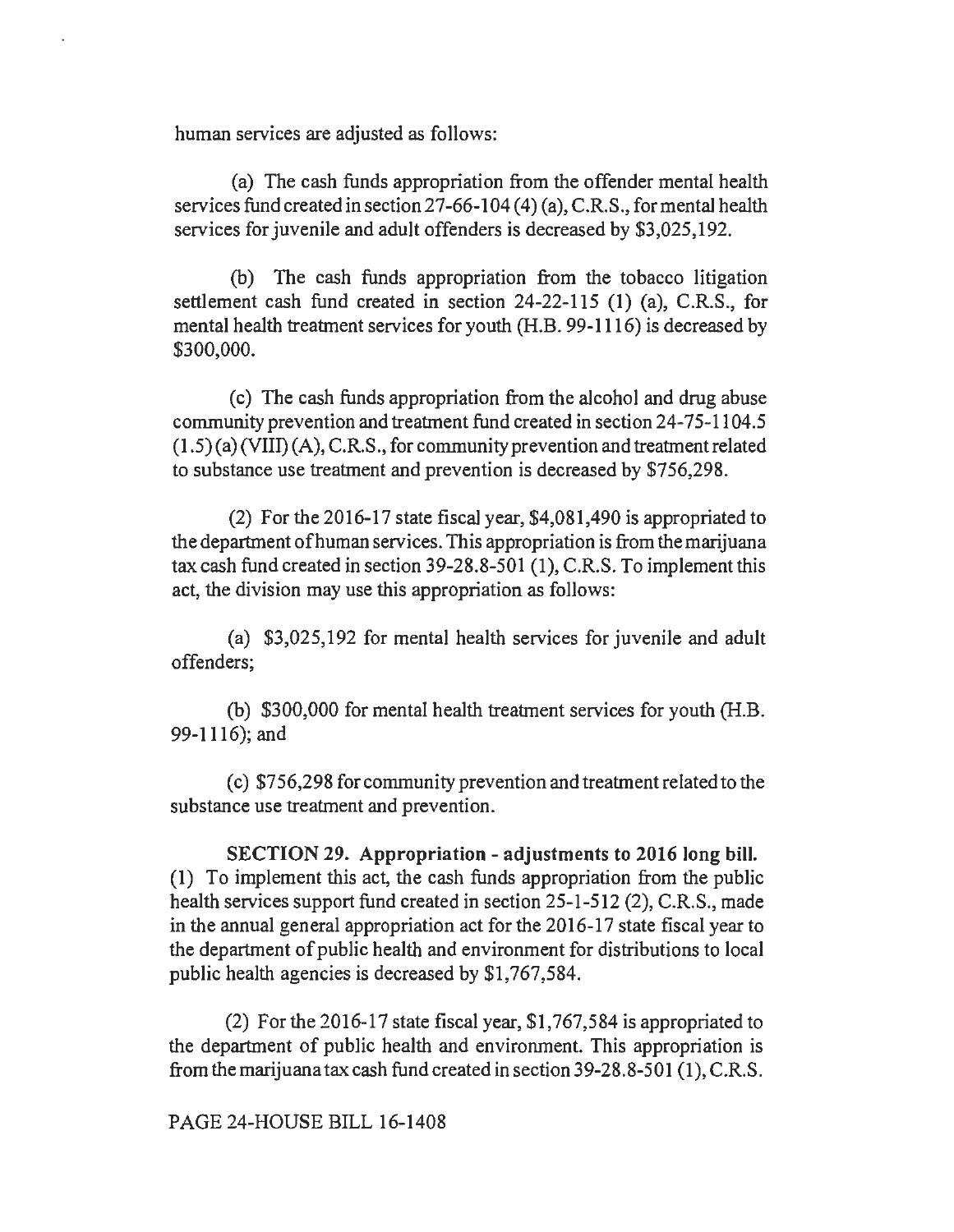To implement this act, the department may use this appropriation for distributions to local public health agencies.

SECTION 30. Appropriation - adjustments to 2016 long bill. (1) To implement this act, the cash funds appropriation from the marijuana tax cash fund created in section  $39-28.8-501$  (1), C.R.S., made in the annual general appropriation act for the 2016-17 state fiscal year to the department of human services for the Tony Grampsas youth services program is decreased by \$2,626,328.

(2) For the 2016-17 state fiscal year, \$2,626,328 is appropriated to the department of human services for use by the division of child welfare. This appropriation is from the youth services program fund created in section 26-6.8-102 (2) (d), C.R.S. To implement this act, the division may use this appropriation for the Tony Grampsas youth services program.

SECTION 31. Appropriation - adjustments to 2016 long bill. (1) To implement this act, the general fund appropriation made in the annual general appropriation act for the 2016-17 state fiscal year to the department of health care policy and financing for medical services premiums is decreased by \$6,451,471.

(2) For the 2016-17 state fiscal year,  $$6,451,471$  is appropriated to the department of health care policy and financing. This appropriation is from the Colorado autism treatment fund created in section 25.5-6-805 (1), C.R.S. To implement this act, the department may use this appropriation for medical services premiums.

SECTION 32. Appropriation. (1) For the 2016-17 state fiscal year, \$2,972,504 is appropriated to the department of higher education for use by the regents of the university of Colorado. This appropriation is from the tobacco litigation settlement moneys health education fund created in section  $24-75-1104.5$  (1.7) (c), C.R.S. To implement this act, the regents may use this appropriation as follows:

(a) \$1,751,471 for a cancer program at the health sciences center; and

(b) \$1,221,033 for other health sciences center programs.

PAGE 25-HOUSE BILL 16-1408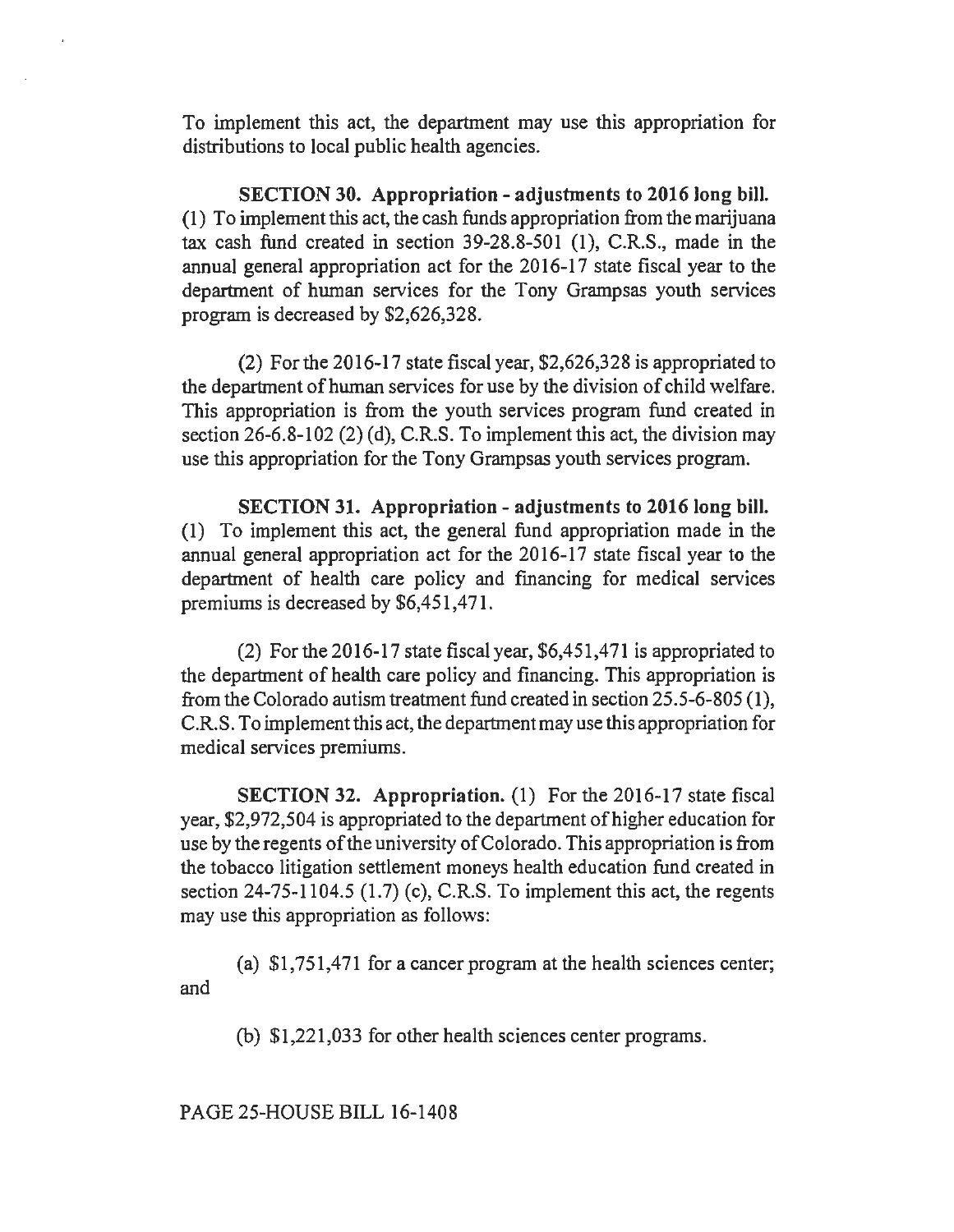SECTION 33. Appropriation. For the 2016-17 state fiscal year, \$6,743,164 is appropriated to the department of human services for use by the office of early childhood. This appropriation is from the nurse home visitor program fund created in section 26-6.4-107 (2) (b), C.R.S. To implement this act, the office may use this appropriation for the nurse home visitor program.

SECTION 34. Appropriation. For the 2016-17 state fiscal year, \$879,745 is appropriated to the department of personnel for use by the division of human resources. This appropriation is from the supplemental state contribution fund created in section 24-50-609 (5), C.R.S. To implement this act, the division may use this appropriation for the H.B. 07-1335 supplemental state contribution fund.

SECTION 35. Appropriation. For the 2016-17 state fiscal year, \$1,313,603 is appropriated to the department of public health and environment for use by the disease control and environmental epidemiology division. This appropriation is from the drug assistance program fund created in section 25-4-1411 (6) (a), C.R.S. To implement this act, the division may use this appropriation for Ryan White act operating expenses.

SECTION 36. Appropriation. For the 2016-17 state fiscal year, \$1,313,604 is appropriated to the department of public health and environment for use by the disease control and environmental epidemiology division. This appropriation is from the AIDS and HIV prevention fund created in section 25-4-1415 (1), C.R.S. To implement this act, the division may use this appropriation for sexually transmitted infections, HIV, and AIDS operating expenses.

SECTION 37. Appropriation. For the 2016-17 state fiscal year, \$1,180,942 is appropriated to the department of public health and environment for use by the disease control and environmental epidemiology division. This appropriation is from the supplemental tobacco litigation settlement moneys account of the Colorado immunization fund created in section 25-4-2301, C.R.S. To implement this act, the division may use this appropriation for immunization operating expenses.

SECTION 38. Appropriation. For the 2016-17 state fiscal year, \$675,736 is appropriated to the department of public health and

PAGE 26-HOUSE BILL 16-1408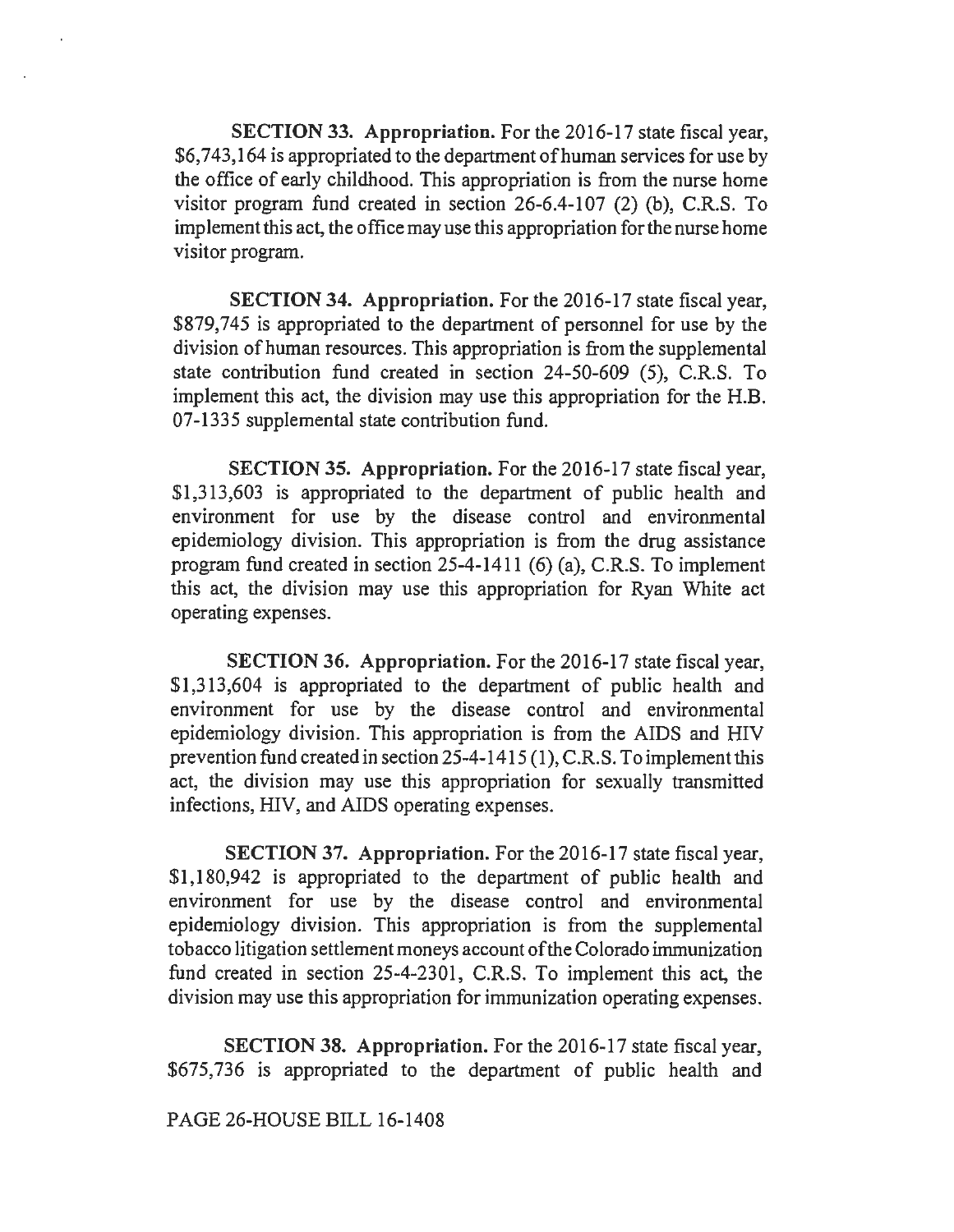environment for use by the prevention services division. This appropriation is from the state dental loan repayment fund created in section 25-23-104 (1), C.R.S. To implement this act, the division may use this appropriation for oral health programs.

SECTION 39. Appropriation. For the 2016-17 state fiscal year, \$625, 736 is appropriated to the department of public health and environment for use by the prevention services division. This appropriation is from the Colorado health services corps fund created in section 25-1.5-506 (1 ), C.R.S. To implement this act, the division may use this appropriation for the primary care office.

SECTION 40. Appropriation. (1) For the 2016-17 state fiscal year, \$20,556,859 is appropriated to the department of health care policy and financing. This appropriation consists of\$20,000,000 from the primary care provider sustainability fund created in section 25.5-5-418, C.R.S., and \$556,859 from the hospital provider fee cash fund created in section 25.5-4-402.3 (4) (a), C.R.S. To implement this act, the department may use this appropriation for medical services premiums.

(2) For the 2016-17 state fiscal year, the general assembly anticipates that the department of health care policy and financing will receive \$35,137,377 in federal funds for medical services premiums. The appropriation in subsection (1) of this section is based on the assumption that the department will receive this amount of federal funds.

SECTION 41. Effective date. This act takes effect July 1, 2016; except that section 25-1-512 (2), Colorado Revised Statutes, as amended in section 12 of this act, and section 27-66-104 (4) (a), Colorado Revised Statutes, as amended in section 23 of this act, take effect upon passage of this act.

SECTION 42. Safety clause. The general assembly hereby finds,